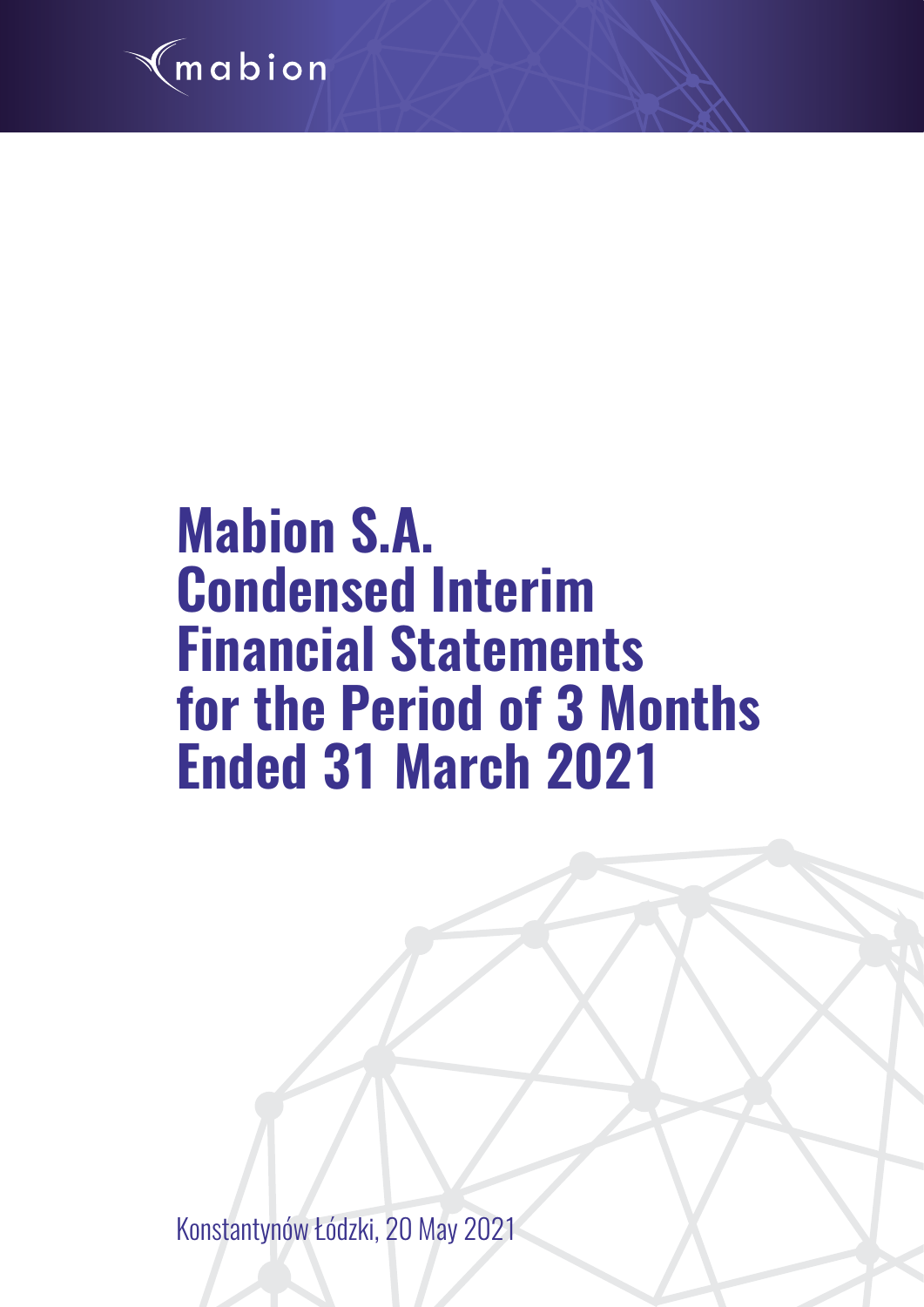# CONDENSED INTERIM STATEMENT OF COMPREHENSIVE INCOME

| in PLN thousand, unless otherwise indicated         | <b>Notes</b>    | 1 January 2021<br>$-31$ March<br>2021<br>(not audited) | 1 January 2020<br>$-31$ March<br>2020<br>(not audited) |
|-----------------------------------------------------|-----------------|--------------------------------------------------------|--------------------------------------------------------|
| Income from research and development services       |                 |                                                        |                                                        |
| Cost of services sold                               |                 |                                                        |                                                        |
| <b>Gross profit on sales</b>                        |                 |                                                        |                                                        |
| Research and development costs                      | 8,9             | (7809)                                                 | (11 715)                                               |
| General administration costs                        | 8               | (5951)                                                 | (5456)                                                 |
| Other operating income                              | 10              | 330                                                    | 595                                                    |
| Other operating costs                               | 10 <sup>1</sup> | (648)                                                  | (102)                                                  |
| <b>Operating loss</b>                               |                 | (14078)                                                | (16678)                                                |
| <b>Financial income</b>                             | 11              | 123                                                    | 483                                                    |
| <b>Financial costs</b>                              | 11              | (3 120)                                                | (3650)                                                 |
| <b>Gross loss</b>                                   |                 | (17075)                                                | (19845)                                                |
| Income tax                                          | 21              |                                                        |                                                        |
| <b>NET LOSS</b>                                     |                 | (17075)                                                | (19845)                                                |
| Other comprehensive income                          |                 |                                                        |                                                        |
| <b>TOTAL COMPREHENSIVE INCOME</b>                   |                 | (17075)                                                | (19845)                                                |
| Basic and diluted loss per share (in PLN per share) |                 | (1, 24)                                                | (1, 45)                                                |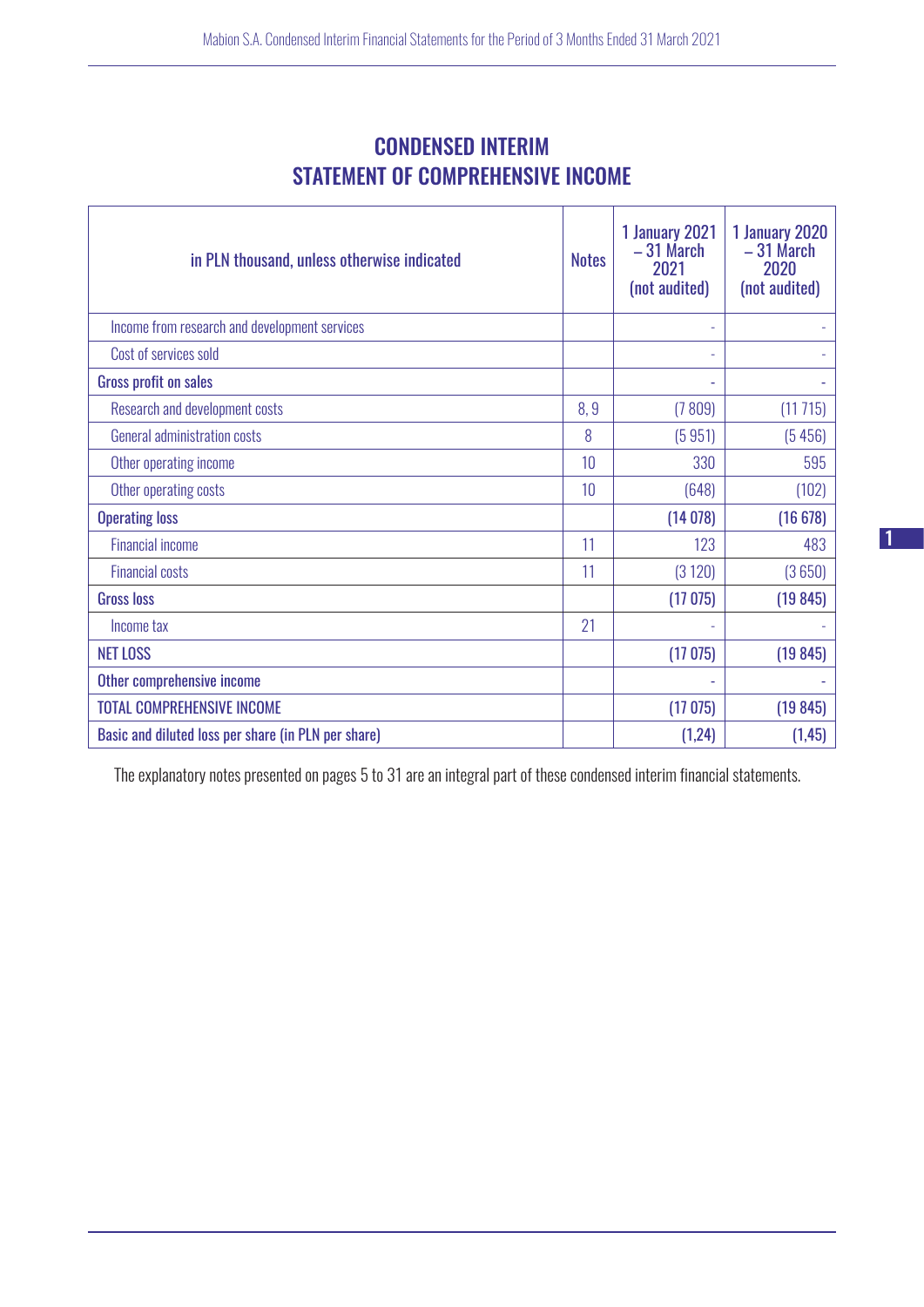# CONDENSED INTERIM STATEMENT OF FINANCIAL POSITION

| in PLN thousand                            | <b>Notes</b> | <b>31 March 2021</b><br>(not audited) | 31 December<br>2020 | <b>31 March 2020</b><br>(not audited) |
|--------------------------------------------|--------------|---------------------------------------|---------------------|---------------------------------------|
| Intangible assets                          |              | 953                                   | 1071                | 1376                                  |
| Property, plant and equipment              | 12           | 64 466                                | 65 280              | 70534                                 |
| Long-term receivables                      |              | 195                                   | 195                 | 110                                   |
| <b>Total fixed assets</b>                  |              | 65 614                                | 66 546              | 72 0 20                               |
| Inventories                                | 13           | 4 2 8 8                               | 5976                | 7856                                  |
| Trade and other receivables                | 14           | 137 120                               | 2641                | 3 4 2 7                               |
| Prepayments and accrued income             |              | 2916                                  | 763                 | 720                                   |
| Cash and cash equivalents                  |              | 3 4 0 4                               | 2 3 9 5             | 15 6 20                               |
| <b>Total current assets</b>                |              | 147 728                               | 11 775              | 27 623                                |
| <b>TOTAL ASSETS</b>                        |              | 213 342                               | 78 321              | 99 643                                |
| Share capital                              |              | 1373                                  | 1373                | 1372                                  |
| Issued but unregistered share capital      |              | 243                                   |                     |                                       |
| Share premium                              |              | 108 923                               | 108 923             | 108 923                               |
| Other reserves                             |              | 134 209                               | 696                 | 716                                   |
| <b>Accumulated losses</b>                  |              | (205455)                              | (188 380)           | (152453)                              |
| <b>Total equity</b>                        | 15           | 39 293                                | (77388)             | (41441)                               |
| Deferred income from grants                | 16           | 34 0 30                               | 33 988              | 30 228                                |
| Liabilities under contracts with customers | 16           | 14 007                                | 14 007              | 14 007                                |
| Loans and borrowings                       | 18           | 48                                    | 200                 | 388                                   |
| Lease                                      | 19           | 2780                                  | 2943                | 3 1 2 2                               |
| <b>Total long-term liabilities</b>         |              | 50 865                                | 51 138              | 47 745                                |
| Repayable advances on distribution rights  | 17           | 46 4 48                               | 44 077              | 48 420                                |
| <b>Trade liabilities</b>                   | 20           | 27096                                 | 18 124              | 17632                                 |
| <b>Other liabilities</b>                   | 20           | 24 08 5                               | 5971                | 6 2 6 3                               |
| Loans and borrowings                       | 18           | 18716                                 | 31 180              | 15 7 98                               |
| Deferred income from grants                | 16           | 1262                                  | 1271                | 1578                                  |
| Liabilities under contracts with customers | 16           | 3619                                  | 1590                | 1590                                  |
| Lease                                      | 19           | 1958                                  | 2 3 5 8             | 2058                                  |
| <b>Total short-term liabilities</b>        |              | 123 184                               | 104 571             | 93 339                                |
| <b>TOTAL LIABILITIES</b>                   |              | 174 049                               | 155 709             | 141 084                               |
| <b>TOTAL LIABILITIES AND EQUITY</b>        |              | 213 342                               | 78 321              | 99 643                                |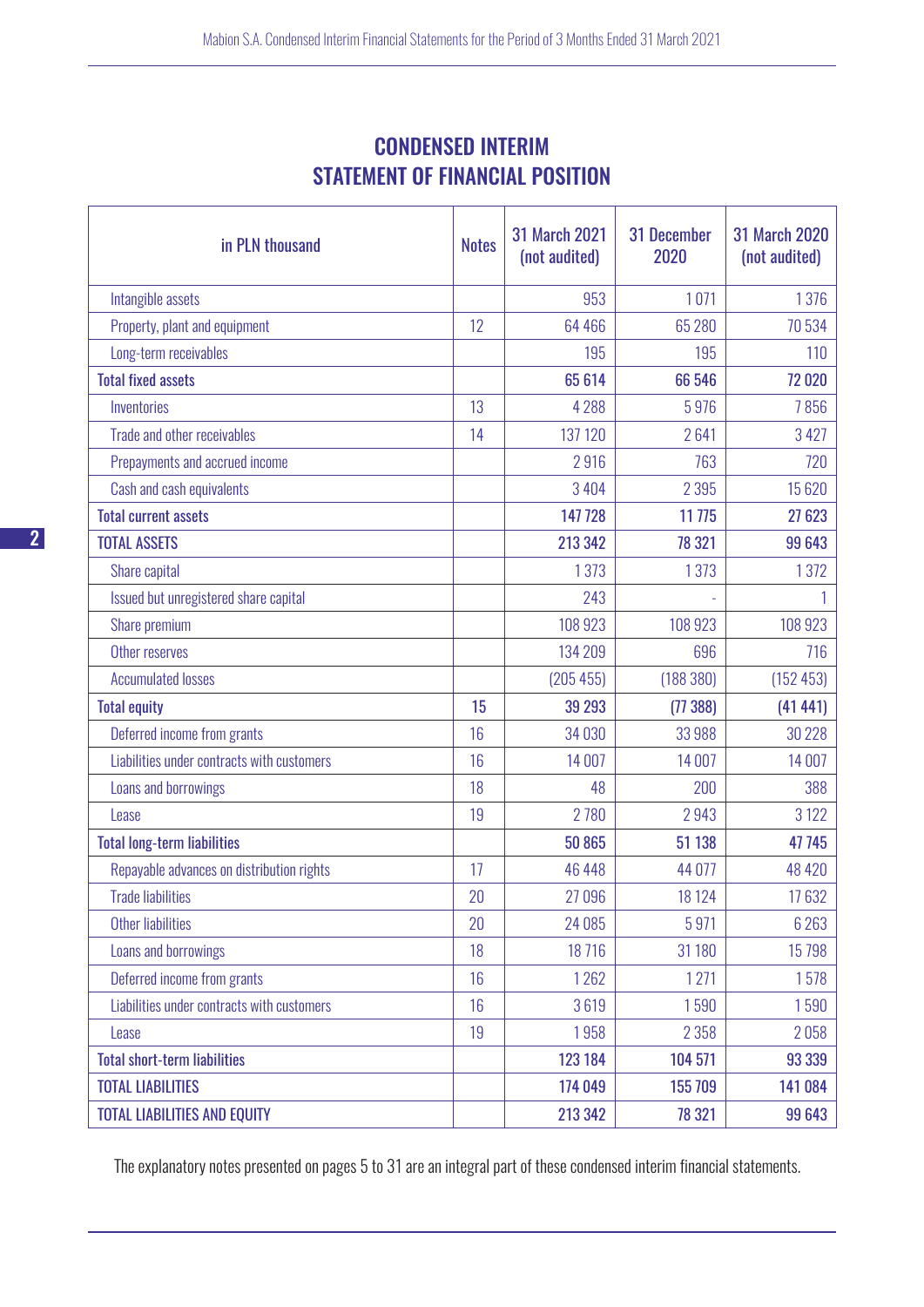# CONDENSED INTERIM CASH FLOW STATEMENT

| in PLN thousand                                                    | 1.01.2021<br>$-31.03.2021$<br>(not audited) | 1.01.2020<br>$-31.03.2020$<br>(not audited) |
|--------------------------------------------------------------------|---------------------------------------------|---------------------------------------------|
| <b>Gross loss</b>                                                  | (17075)                                     | (19845)                                     |
| <b>Adjustments for items:</b>                                      |                                             |                                             |
| Depreciation and amortisation                                      | 2 1 8 2                                     | 2667                                        |
| Interest income                                                    |                                             | (44)                                        |
| Interest costs                                                     | 414                                         | 281                                         |
| Income from grants                                                 | (318)                                       | (493)                                       |
| Sales of fixed assets                                              |                                             | (1)                                         |
| Costs of the share-based incentive scheme                          | 76                                          | (16)                                        |
| Lease payment measurement                                          | (122)                                       |                                             |
| <b>Change in assets and liabilities:</b>                           |                                             |                                             |
| <b>Change in inventories</b>                                       | 1688                                        | 950                                         |
| Change in trade and other receivables                              | (134 479)                                   | (574)                                       |
| Change in prepayments and accrued income                           | (2153)                                      | (38)                                        |
| Change in trade and other liabilities                              | 25849                                       | 2923                                        |
| Change in deferred income                                          | 2029                                        |                                             |
| Change in repayable advances on distribution rights                | 2 3 7 1                                     | 4039                                        |
| Change in other financial liabilities                              | 78                                          |                                             |
| Change in equity                                                   | 133 679                                     |                                             |
| <b>Cash flows from operating activities</b>                        | 14 2 19                                     | (10151)                                     |
| Proceeds from grants                                               | 351                                         |                                             |
| Repayment of research and development grants                       |                                             |                                             |
| Interest received                                                  |                                             | 32                                          |
| Interest paid                                                      | (90)                                        | (281)                                       |
| Net cash flows from operating activities                           | 14 480                                      | (10 400)                                    |
| Disposal of property, plant and equipment                          |                                             | 16                                          |
| Acquisition of property, plant and equipment and intangible assets | (14)                                        | (1156)                                      |
| Proceeds from grants                                               |                                             |                                             |
| Net cash flows from investing activities                           | (14)                                        | (1140)                                      |
| Proceeds from the issue of shares                                  |                                             |                                             |
| <b>Proceeds from borrowings</b>                                    | 3500                                        |                                             |
| <b>Proceeds from bank loans</b>                                    |                                             |                                             |
| <b>Repayment of borrowings</b>                                     | (16439)                                     | (202)                                       |
| Repayment of bank loans                                            |                                             |                                             |
| Repayment of lease principal                                       | (518)                                       | (608)                                       |
| Net cash flows from financing activities                           | (13 457)                                    | (810)                                       |
| Net increase/(decrease) in cash and cash equivalents               | 1009                                        | (12350)                                     |
| Cash and cash equivalents - opening balance                        | 2 3 9 5                                     | 27 970                                      |
| Change in cash due to exchange rate differences                    |                                             |                                             |
| Cash and cash equivalents - closing balance                        | 3 4 0 4                                     | 15 620                                      |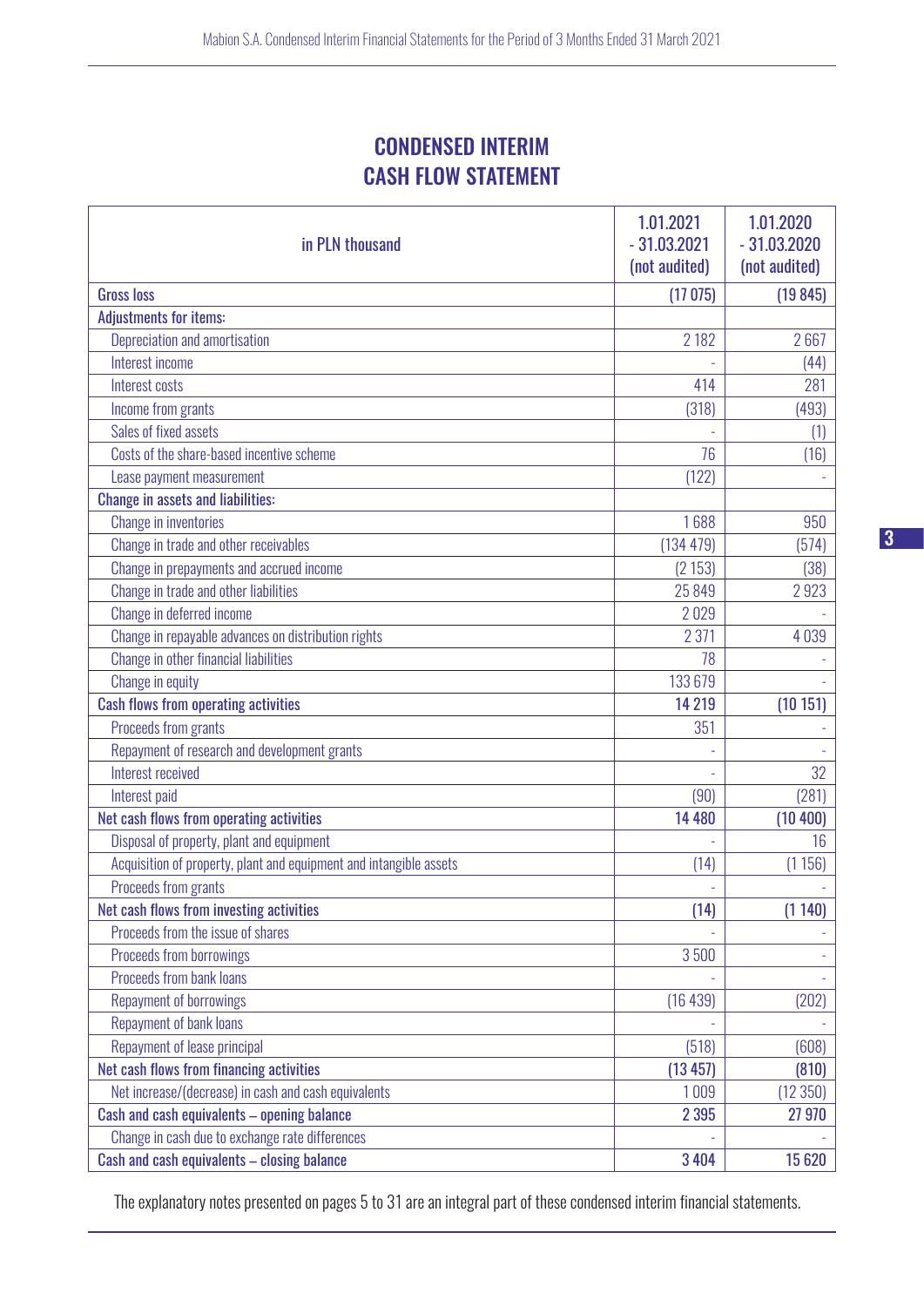| in PLN thousand                                        | <b>Share</b><br>capital | <b>Issued but</b><br>unregistere<br>d share<br>capital | <b>Share</b><br>premium  | <b>Other</b><br><b>reserves</b> | <b>Cumulative</b><br><b>Losses</b> | <b>Total</b><br>equity |
|--------------------------------------------------------|-------------------------|--------------------------------------------------------|--------------------------|---------------------------------|------------------------------------|------------------------|
| As at 1 January 2020                                   | 1 3 7 2                 |                                                        | 108 923                  | 732                             | (132608)                           | (21580)                |
| Net loss / total comprehensive income                  |                         |                                                        | L,                       | $\overline{\phantom{a}}$        | (19845)                            | (19845)                |
| Measurement of the incentive scheme<br>based on shares |                         | $\overline{\phantom{a}}$                               | ٠                        | (16)                            |                                    | (16)                   |
| As at 31 March 2020 (not audited)                      | 1 3 7 2                 |                                                        | 108 923                  | 716                             | (152 453)                          | (41441)                |
| As at 1 January 2021                                   | 1 3 7 3                 | 0                                                      | 108 923                  | 696                             | (188 380)                          | (77388)                |
| Net loss / total comprehensive income                  |                         |                                                        |                          |                                 | (17075)                            | (17075)                |
| Transactions with shareholders:                        |                         |                                                        |                          |                                 |                                    |                        |
| U series share issue                                   |                         | 243                                                    | $\overline{\phantom{a}}$ | 133 437                         |                                    | 133 680                |
| Measurement of the incentive scheme<br>based on shares |                         |                                                        | ٠                        | 76                              |                                    | 76                     |
| As at 31 December 2021 (not audited)                   | 1 3 7 3                 | 243                                                    | 108 923                  | 134 209                         | (205 455)                          | 39 293                 |

# CONDENSED INTERIM STATEMENT OF CHANGES IN EQUITY

 $\top$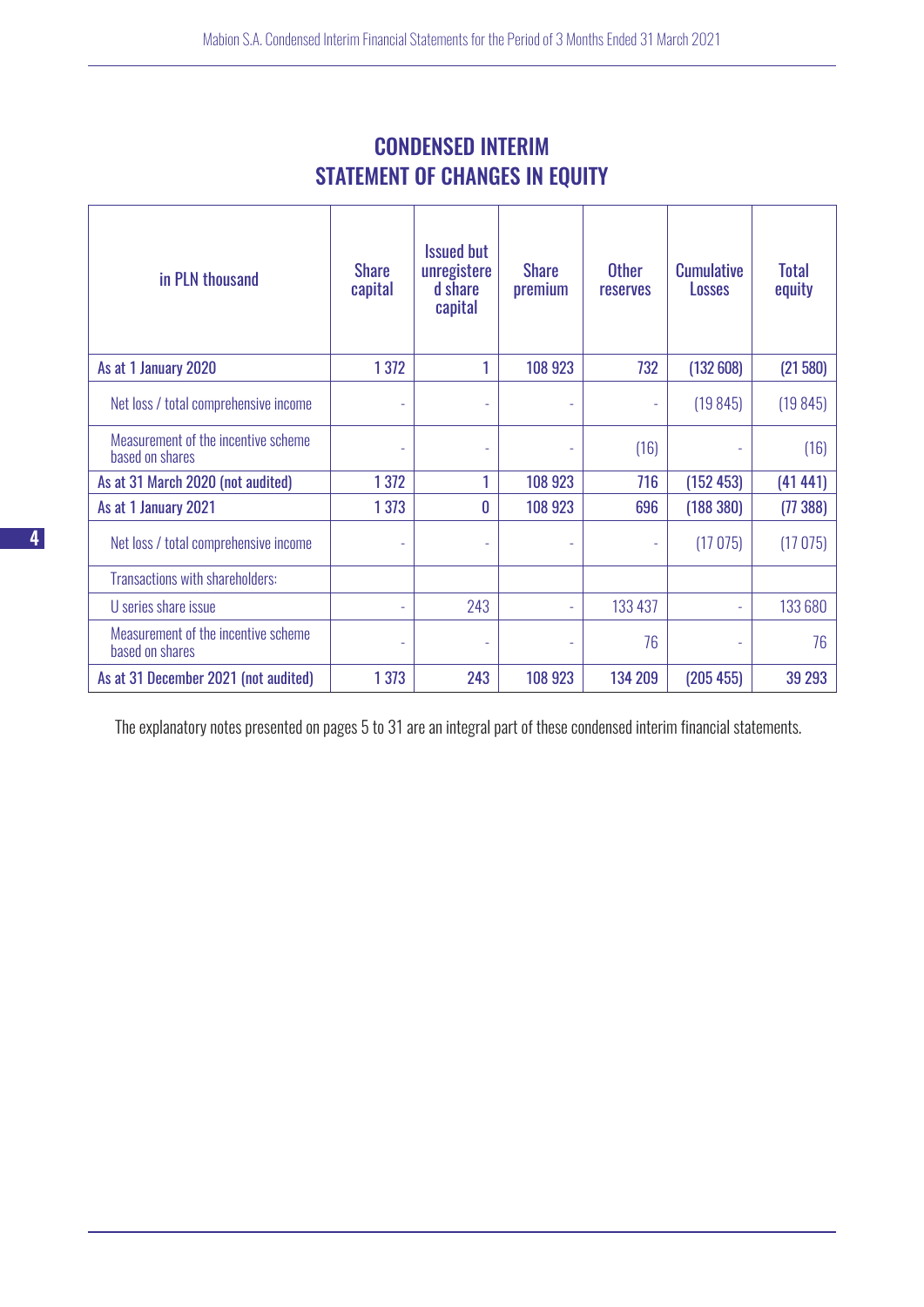## ADDITIONAL INFORMATION

## 1. Company

Mabion S.A. (Mabion or Company) was established on 30 May 2007 as a limited liability company. The legal form of the Company changed on 29 October 2009 as a result of the transformation of the limited liability company into a joint-stock company established in accordance with the law of the Republic of Poland. Currently, Mabion is entered on the Register of Entrepreneurs of the National Court Register kept by the District Court for Łódź-Śródmieście in Łódź, 20th Commercial Division of the National Court Register under KRS number 0000340462. The Company was assigned tax identification number NIP 7752561383 and statistical identification number REGON 100343056. The Company's registered office is Konstantynów Łódzki, ul. gen. Mariana Langiewicza 60.

The Company's shares are listed on the Warsaw Stock Exchange.

Mabion is a biotechnology company developing and introducing biotech drugs based on the monoclonal antibody technology which today is the foundation of the fight against the most serious diseases thanks to its two unique features – specificity and safety. The drugs developed by the Company are targeted therapies, characterised by the ability to recognise the factor causing the disease and affect only it. Appropriate engineering of the structure of our drugs makes them resemble a particle of the patient's body and there is a significantly reduced risk that the immune system will treat the antibody as a foreign protein. Unlike chemical therapies or therapies based on proteins isolated from animal tissues, this guarantees very low toxicity and is an extremely important benefit for the patient. As a result, the Company creates biosimilar versions of biological drugs (as opposed to drugs based on chemical substances), focusing on those drugs which are accepted in the current market and which are reasonably close to the expiry of patent protection.

The Company's priority and most advanced project is MabionCD20, a proposed biosimilar to the reference drug MabThera/Rituxan (Roche). The Company is preparing to submit a marketing authorisation application for MabionCD20 to the European Medicines Agency (EMA) and the US Food and Drug Administration (FDA). After registering the medicine, the Company is planning to launch it on the market as quickly as possible, which requires their preparation to the market product status (production, marketing, distribution and sales) and involves some substantial outlays and organizational preparedness. As the product is unique and the target markets of Mabion are diverse, the Management Board plans to implement a multi-faceted strategy for the promotion and distribution of the medicine. Furthermore, the available production capacity compliant with the GMP standard and the experience of the staff in the research and development, clinical and regulatory areas enable the Company to participate in the development of new recombinant protein vaccines for the prevention of COVID-19 infection. In the area of therapeutic products, the Company's strategic objective is to develop, manufacture and sell medicines used in the treatment of cancer, autoimmune, metabolic, and neurological diseases. In the area of prevention of COVID-19 infection, the Company's strategic objective is to cooperate with a foreign partner in the development and production of new protein vaccines used in the fight against the current COVID-19 pandemic.

## 2. Basis of preparation

These condensed interim financial statements of Mabion S.A. for the three months ended 31 March 2021 have been drawn up in accordance with International Accounting Standard 34 "Interim Financial Reporting" as endorsed by the European Union ("IAS 34"). These statements are also drawn up in accordance with IAS 34 as issued by the IASB due to the fact that there are no differences between the IFRS as adopted in the European Union and the IFRS as issued by the IASB insofar as they apply to the Company. The condensed interim financial statements do not include all the information required in full IFRS financial statements as adopted for use in the European Union ("IFRS") and should be read in conjunction with the audited financial statements of the Company for the financial year ended 31 December 2020, published on 30 April 2021.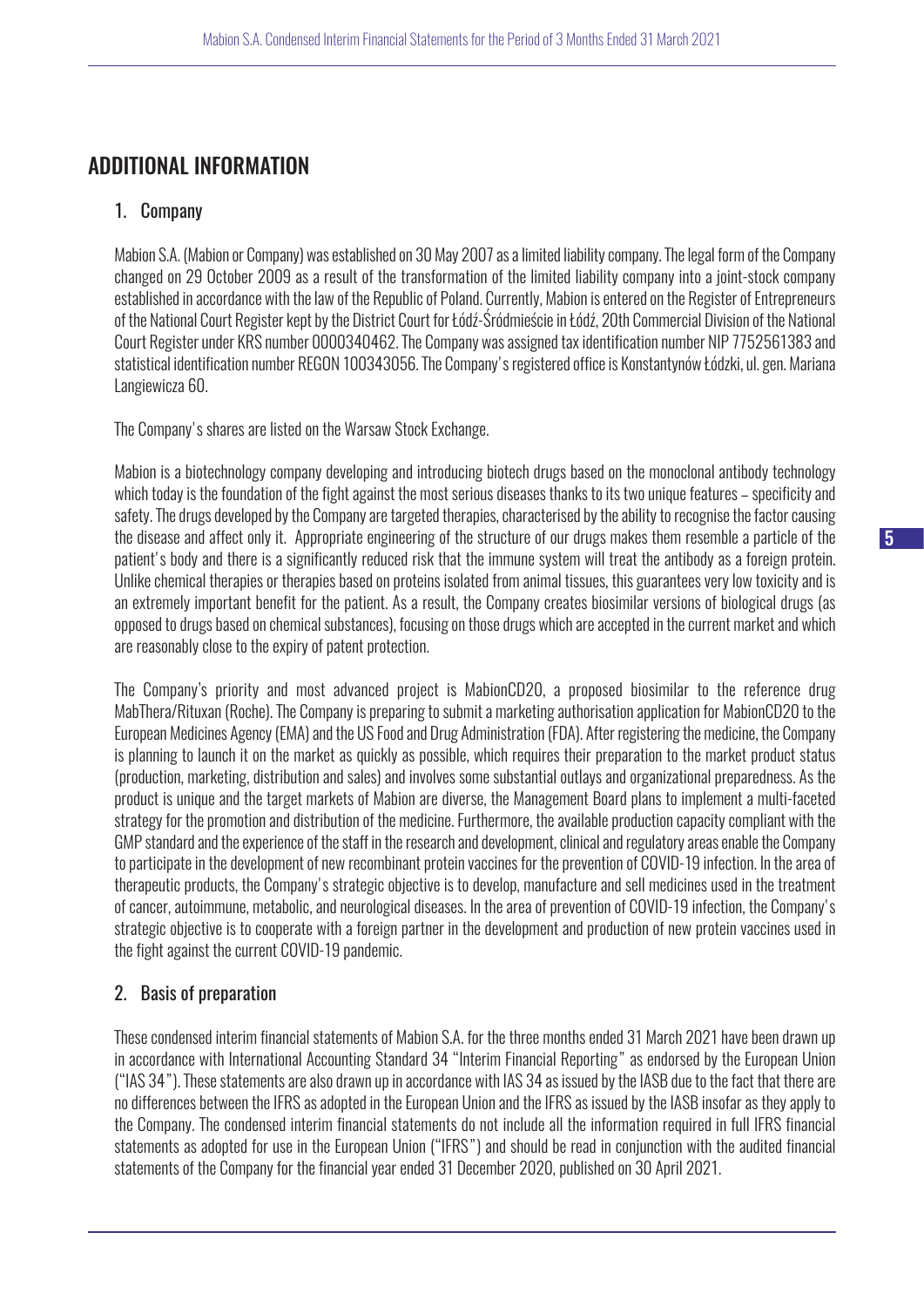The condensed interm financial statements of Mabion S.A. for the period of 3 months ended 31 March 2021 have been prepared in accordance with the going concern principle (further information on the assumptions concerning the Company's ability to continue operations is provided in Note 3).

The most important accounting policies that have been applied in these financial statements are presented in Note 4. The same policies were applied in each financial year, unless explicitly stated otherwise.

The condensed interim financial statements have been drawn up in accordance with the historical cost principle.

Significant accounting estimates and judgements of the management are presented in Note 5.

These financial statements were authorised for publication by the Company's Management Board on 20 May 2021.

## 3. Going concern principle

Since its inception, the Company's core business has been conducting research and development activities with a view to developing and commercially marketing medicinal products. Due to the specific nature of the Company's business, it incurs operating losses and generates negative cash flows from operating activities. It is expected that such a situation may reoccur in the foreseeable future. To date, the Company has financed its operations with cash received from shareholder borrowings, capital issues, bank loans, grants and proceeds from distribution partners.

As the level of the Company's equity at 30 September 2020 showed a loss in excess of the sum of the supplementary capital and reserves and one-third of the share capital, at the Extraordinary General Meeting of Mabion S.A. convened for 23 February 2021, Resolution no. 3/II/2021 was adopted on the continued existence of the Company pursuant to Article 397 of the Commercial Companies Code.

On 27 January 2021, the Company's Management Board, on the basis of an in-depth analysis of needs and estimated benefits, adopted a new long-term strategy for financing the Company's activities. The strategy adopoted covers the Company's overall capital needs which has to be fulfilled in order to carry out all activities which, in the opinion of the Company's Management Board, are necessary to complete the registration of MabionCD20 with the EMA and to start selling MabionCD20, allowing the Company to generate operating cash flows. The arrangements for the Company's financing strategy were positively reviewed by the Company's Supervisory Board.

The financial strategy consists of parallel processes: commencement of activities aimed at acquiring a strategic investor and two issues of the Company's shares.

As part of the strategy, the following directional funding decisions were taken:

- 1) decision to initiate the search for a strategic investor for the Company. In order to effectively carry out this process, the Company signed an agreement with the financial advisor Rothschild & Co. The scope of the advisor's responsibilities includes, inter alia, searching for a potential strategic investor, advising on the structure of a potential transaction, support in drafting transaction documentation and in negotiations with the potential strategic investor. As at the date of the financial statements, the process is being actively pursued.
- 2) decision to conduct an offering of the Company's shares in the first quarter of 2021 under the "accelerated bookbuilding" procedure, addressed to eligible investors who are shareholders of the Company and who are qualified investors or who acquire shares with a total value of at least EUR 100 thousand, as indicated by the Company's Management Board.

Therefore, the Company's Management Board convened an Extraordinary General Meeting for 23 February 2021, which adopted Resolution 4/II/2021 on increasing the Company's share capital by an amount not less than PLN 0.10 and not more than PLN 243,055.40 by way of an issue of at least one and not more than 2,430,554 U series ordinary bearer shares with a par value of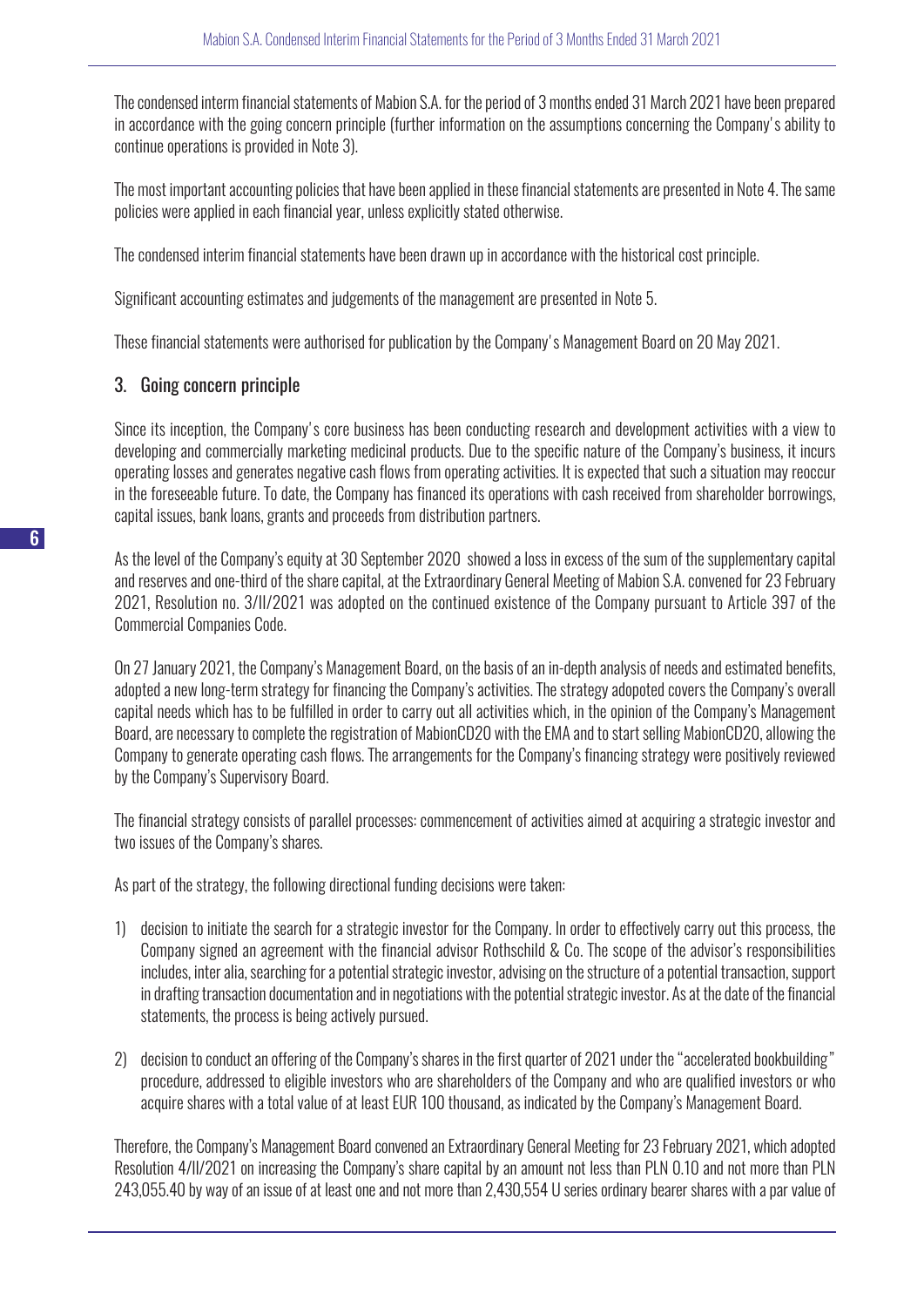PLN 0.10 each. The Company's Management Board has proposed an issue structure with the exclusion of existing shareholders' pre-emptive right in its entirety, while taking into account the pre-emptive rights of eligible investors who are shareholders of the Company and who are qualified investors or who acquire shares with an aggregate value of at least EUR 100 thousand. Pursuant to the resolution, the issue price of U series shares could not be lower than 90% of the average market price of the Company's shares in the 30-day period preceding the book-building process aimed at attracting entities which would take up U series shares. Upon completion of the accelerated book-building process for U Series Shares on 9 March 2021, the Company's Management Board set the issue price of U Series Shares at PLN 55.00 per one New Issue Share and the Company made offers to investors to take up a total of 2,430,554 U Series Shares. Ultimately, the Company concluded agreements with investors for subscription of all offered U series ordinary bearer shares of the Company. The required cash contributions to cover all U Series Shares were made in entirety in the general amount of PLN 133,680 thousand, whereby the Company made a contractual set-off of the entire claim against Glatton sp. z o.o. for payment of the issue price of the U Series Shares against Glatton Sp. z o.o.'s claim under the borrowing agreement concluded with the Company on 12 August 2020, up to a total of PLN 5,000 thousand, and a contractual set-off of part of the claims against Twiti Investments Limited for payment of the issue price of the U Series Shares against claims of Twiti Investments Limited under the borrowing agreements concluded with the Company on 12 August 2020 and 5 February 2021 up to the total amount of PLN 11,200 thousand, whereby the remaining part of the issue price of the U Series Shares subscribed for by Twiti in the amount of PLN 5,000 thousand was paid by Twiti in cash. The increase in the Company's share capital by means of the issue of U shares was registered with the National Court Register on 2 April 2021 (an event after the balance-sheet date).

3) decision on the intention to make a prospectus-based offer of the Company's shares within the meaning of the relevant legislation. Concurrently with the issue of U shares, the Company started preparations related to the prospectus and the offering of the Company's shares on the basis of the prospectus, the parameters of the offering, and its schedule. The prospectus-based issue will be effectively carried out subject to relevant resolutions being adopted by the next General Meeting of the Company, the approval of the prospectus by the Polish Financial Supervision Authority and the fulfilment of other legal requirements.

On 16 March 2021, the Management Board of the Company decided to cancel the EGM of the Company that was to be held on 22 March 2021 to decide on a further capital increase. The decision to cancel the EGM of the Company resulted from the need to verify available sources of funding necessary to cover financing needs, inter alia, following the successful issue of U shares and the conclusion of a framework agreement together with the first order for contractual services with Novavax, Inc. regarding the COVID-19 vaccine programme.

The funds raised from the issue of U series shares and the fact of concluding an agreement with Novavax Inc. enabled the Company to potentially access additional, not yet fully available sources of financing, including potential debt financing from Polski Fundusz Rozwoju S.A. (PLN 30,000 thousand), a granted and unused subsidy from the European Regional Development Fund (approximately PLN 63,000 thousand). The Company is also holding talks with the European Investment Bank to amend the terms and conditions of the agreement and on the possibility of releasing funds as part of individual tranches up to a total of EUR 30,000 thousand, i.e. approximately PLN 138,000 thousand.

In the hitherto financing strategy, the Company did not take into account the realised and potential operating flows related to the collaboration with Novavax, Inc. which, if a certain scenario is materialised (including the initial stage currently being implemented, i.e., inter alia: effective technology transfer, production of one technical batch and one test batch, followed by another stage of continued collaboration on a commercial basis), may bring additional operating flows to the Company. The Company's current financial position is neither based on nor dependent upon the success of this project. The agreement in question was entered into on 3 March 2021. Pursuant to the agreement, the Company, with Novavax's participation, will undertake activities related to the transfer of process technology for the production of a COVID-19 vaccine candidate antigen under the working name of NVX-CoV2373 and conduct technical trial runs of the process on a commercial scale at the Company's facility – the cooperation with Novavax and the development of the vaccine will not require the Company to incur any significant additional capital expenditure. The Framework Agreement will be in force until 31 December 2023. With the conclusion of the Framework Agreement, the parties agreed on the scope and budget of the work contracted to the Company to carry out the technology transfer and technical batch production of the NVX-CoV2373 protein antigen. These are standard activities when starting cooperation in the field of contract manufacturing.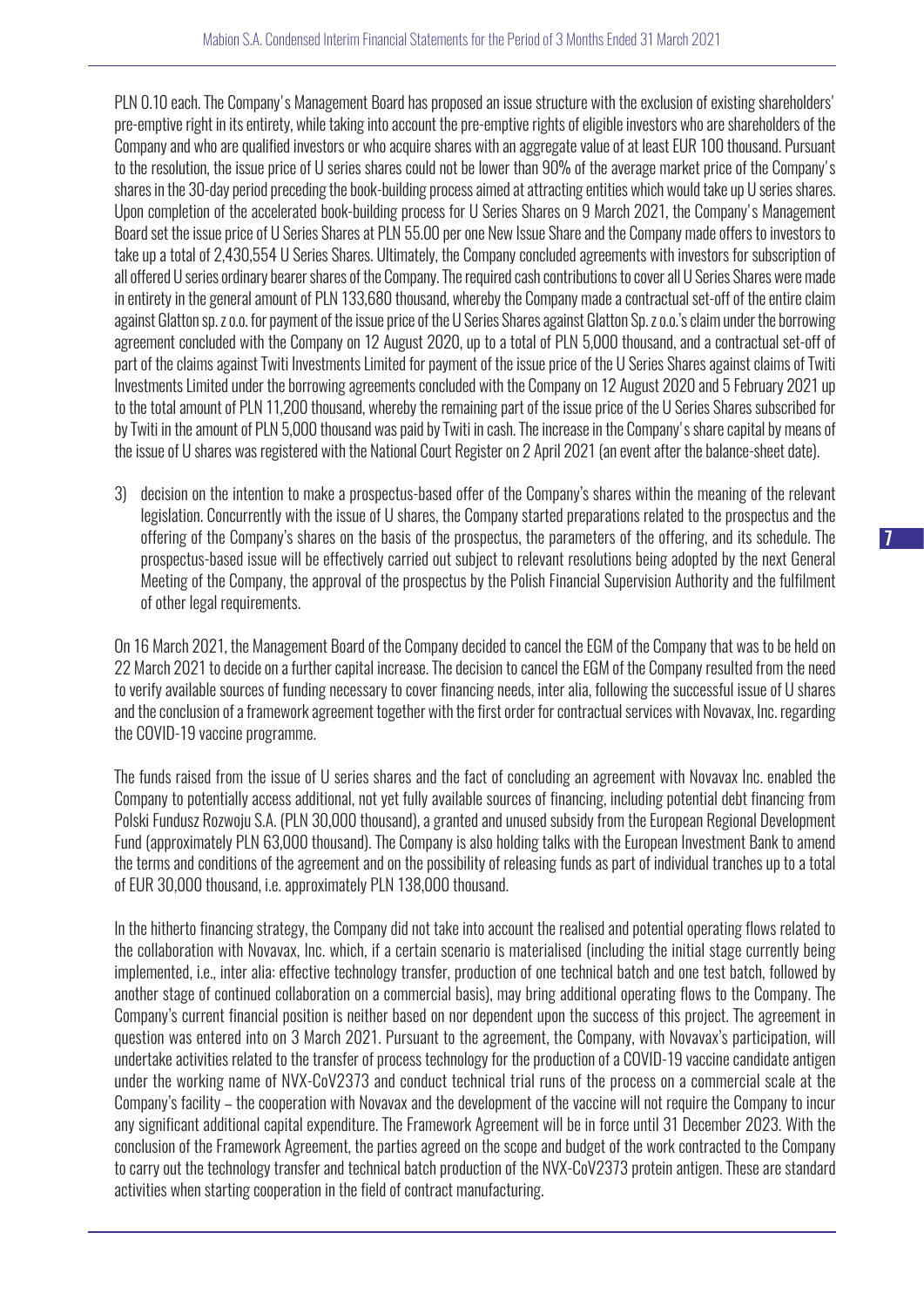Concurrently, on 3 March 2021 the Company entered into an agreement with Polski Fundusz Rozwoju S.A. (PFR) regarding the entry conditions for PFR's investment of up to PLN 40,000 thousand for the purpose of increasing the Company's production capacity, in particular for the Company's possible broader cooperation with Novavax, Inc. regarding serial production of the antigen for the vaccine for COVID-19, which is currently pending registration with the European Medicines Agency. The parties' intention is for PFR Investment to take the form of an interest-bearing three-year loan (or bond issue) granted to the Company up to the amount of PLN 30,000 thousand and the subscription for the Company's shares up to the amount of PLN 10,000 thousand. The intention related to taking up the shares was fulfilled as part of the issue of U series shares carried out pursuant to the resolution of the Extraordinary General Meeting of the Company of 23 February 2021. Whereas, pursuant to the agreement, the PFR Debt Investment is conditional on the Company signing a manufacturing agreement with Novavax, Inc. providing for certain net revenues of the Company from the implementation of the agreement and, in addition, the Debt Investment will be effected subject to the preparation of and reaching an agreement by the parties as to the terms of the transaction documentation, and the establishment or submission of applications for the establishment of possible collateral. The Company is preparing documentation for debt financing.

The Management Board of the Company assumes that the actions described above, depending on their success, should provide the Company with the financing necessary to complete the registration process and commercialisation of MabionCD20 and the tasks related to the cooperation with Novavax.

The Company does not also exclude the use of other sources of financing such as external debt financing, grants, subsidies from EU funds, earmarked funds for the implementation of new projects, or other sources depending on the needs and capabilities of the Company. The Company's Management Board is negotiating agreements with several biotechnology companies that could potentially bring the Company profits from cooperation in the area of development and production of biological drugs. The agreement in force with Novavax confirms that the Company can expect to generate revenue in the near term, provided the requirements set out in the agreement are met, from projects related to technology transfer and the provision of production capacity for the contract manufacturing of the active substance of the vaccine being developed by Novavax.

The final decisions to update the Company's hitherto financial strategy, including whether or not to carry out a further share issue as referred to in section 3 above, will be taken after detailed analyses with particular regard to the factors listed above.

On 29 April 2021, the Company signed an annex to the cooperation agreement with Mylan, under which the parties decided that Mylan will remain Company's non-exclusive distribution partner for MabionCD20 in selected countries in regions such as, in particular Australia, New Zealand, Mexico, Central America, southern Africa, south-eastern Asia. At the same time, it was decided that Mylan's exclusive right to sell MabionCD20 in the European Union and the Balkan countries, as well as Mylan's priority right to enter into a commercialization agreement for MabionCD20 in the United States (USA), shall expire. The change in the scope of cooperation with Mylan will enable the Company to acquire a new partner or partners interested in commercializing MabionCD20 on the European and American markets and to establish cooperation taking into account the potential of MabionCD20 and the current market conditions. At the same time, the parties have agreed that the Company will reimburse to Mylan part of the advances, in an amount lower than the advance payments received by the Company under the agreement in force before the date of the Annex, constituting repayable advances for distribution rights, presented in Note 17 to the financial statements, which is tantamount to the final settlement of all payments made so far between the Parties. Owing to the Annex, the Company has obtained the necessary flexibility in the commercialization of MabionCD20 in its key markets in Europe and in the USA. Importantly, the annex in force does not affect the activities currently carried out by the Company in order to obtain the marketing authorisation for MabionCD20 from the European Medicines Agency, or their schedule.

As at the date of these financial statements, the Company holds letters of support received from the key shareholders (Twiti Investments Limited, Glatton Sp. z o. o., Polfarmex S.A.), whose contents indicate that these shareholders are willing and able to continue their financial support for the Company's day-to-day operations in the near future covering a period of at least another 11 months from the date of signing of the financial statements.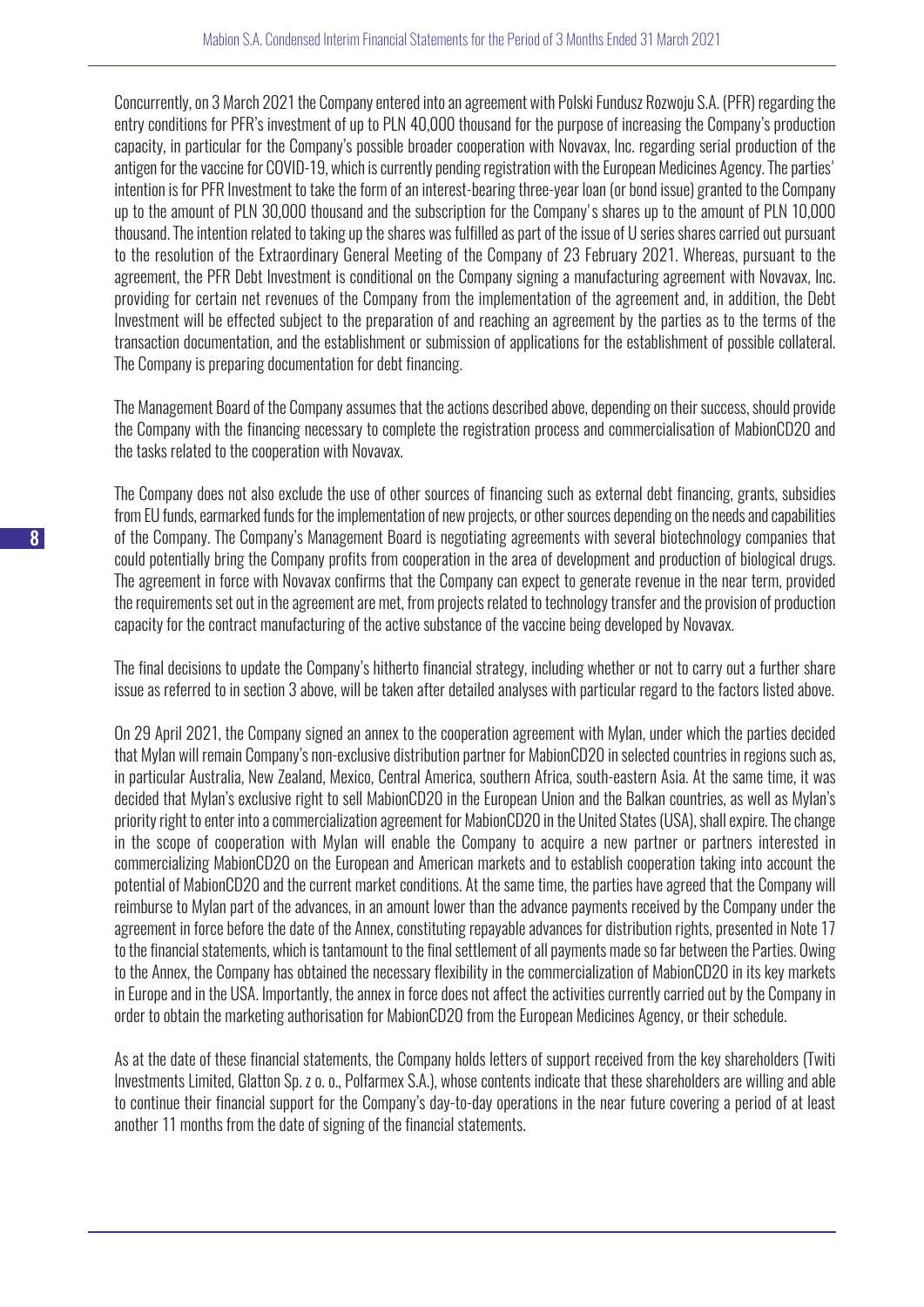The change in the terms of the currently binding debt financing agreements and further leveraging of financing available on the market, including financing available from EU projects and projects supporting research and development, and exclusive agreements with future distribution partners or support from shareholders (both strategic and stock market participants) should provide the Company with funds necessary to complete the registration process and commercialization of MabionCD20. Following the analysis, no significant uncertainties have been identified that may cast serious doubt on the Company's ability to continue as a going concern. The Company actively monitors its environment as part of the prospects for obtaining new financing opportunities to cover expenses related to its basic R&D and investment activities. In particular, current activities are focused on leveraging support from the National Centre for Research and Development in the planned bridging clinical trial.

These financial statements have been drawn up in accordance with the going concern principle, which provides that the Company will continue to operate in the foreseeable future – not shorter than 12 months as of the date of drawing up the financial statements. Therefore, no adjustments have been made to the financial statements which might be necessary should the going concern assumption be unjustified.

## 4. Key accounting principles

## a) Functional and presentation currency

The functional and presentation currency of the Company is Polish zloty. The financial statements are presented in thousands of Polish zloty, rounded to the nearest whole thousand, unless indicated otherwise.

## b) Transactions and balances in foreign currencies

Transactions expressed in foreign currencies have been presented as at the transaction date in PLN using the exchange rate applicable as at that date. Cash assets and liabilities in foreign currencies were translated into PLN at the end of the reporting period using the exchange rate for that date set by the National Bank of Poland (NBP).

Foreign exchange gains and losses on the settlement of transactions in foreign currencies, as well as those resulting from the periodic conversion of cash assets and liabilities, are recognised in the financial result.

Foreign currency non-cash items measured at historical cost are translated into PLN using the exchange rate of the National Bank of Poland as at the date of initial recognition of the item in question.

#### c) Recognition of income

In the financial year and comparative period, the Company did not generate or recognise any sales revenue from its core operations.

In the previous years, the Company generated income from the research services, mainly concerning drug development procedures. The total remuneration resulting from such agreements is allocated to individual elements of the order, which constitute separate service obligations. Income is recognised in the period in which a given service obligation was performed. Agreements for the provision of these services did not occur during the financial and comparative period, hence the Company does not provide further detailed accounting policy for the recognition of such revenue.

The Company does not generate or recognise other sales income from core activities at the current stage of its operations.

For revenue from the sales of distribution rights, the Company has initially identified two service performance obligations, i.e. a licence to use the intellectual property (rights to the medicine) and manufacturing services. The transaction price will be allocated to these obligations on the basis of the relative separate selling prices of these services. The transaction price includes both fixed and variable elements (including licence payments based on the volume of sales of the medicine). The transaction price allocated to production services will be recognised as revenue as at the moment of the service performance. The licence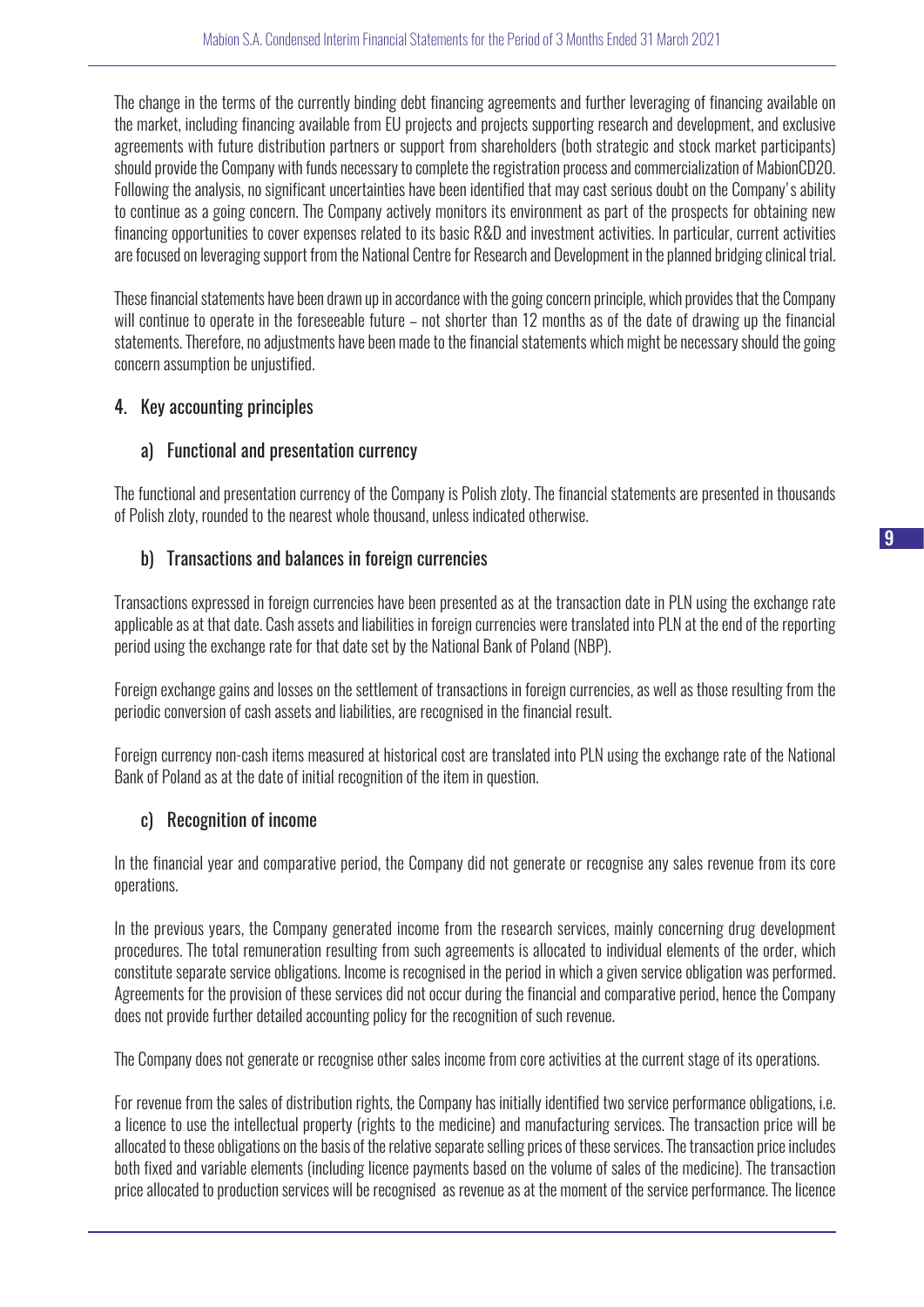to use intellectual property meets the criteria for revenue recognition at the point in time, however a restriction applies to recognition of revenue under licence fees, which are based on the volume of sales of the medicine in question, i.e. licence fees depending on the volume of sales of a medicine are recognised when such sales occur, thus in effect they are recognised over the term of the agreement.

## d) Grants

The Company receives financial assistance for the development and production of medicines. The grants are received in the form of cash provided in return for meeting, in the past and in the future, certain conditions relating to the Company's operations. Income from grants is disclosed when the Company has sufficient certainty that it will be able to meet the conditions for using the grants and that it will receive them.

If the conditions are not met, cash received from government authorities is reported as deferred income unless the terms of the grant agreement provide for an obligation to return the grant in the event of the occurrence or non-occurrence of future uncertain events beyond the Company's control.

Typically, such grants are linked to audit requirements imposed by the intermediary bodies. The Company's experience shows that the intermediary bodies paying out the grants exercise audit rights. The Company generally defers the recognition of the received grant as income until all aspects of the audit requirements have been met.

The Company receives grants for the acquisition of property, plant and equipment and for research and development work.

Grants relating to research and development costs are recognised in other operating income on a systematic basis over the period for which the entity recognises the related outlays to be compensated by the grant as costs.

Grants relating to depreciable property, plant and equipment are initially accounted for as deferred income and then recognised in other operating income over the depreciation period of the assets.

A situation in which a grant becomes repayable results in a change of estimates, and the reimbursement is recognised immediately first by decreasing the undepreciated deferred income, if any, and if the reimbursement amount exceeds the amount of deferred income, the excess is presented in the current period's financial result.

## e) Research and development costs

The costs of research are recognised as a cost of the period in the financial result when incurred and no intangible asset is recognised as a result of research activities in accordance with IAS 38.

Costs related to a later development phase are also charged to the financial result when incurred, unless all conditions listed below are met, in which case the costs of development work are activated in intangible assets: (i) it is technically possible to complete the intangible asset so that it is capable of being used or sold; (ii) the entity intends to complete the intangible asset and use or sell it; (iii) the intangible asset will generate probable future economic benefits; (iv) it is ensured that technical, financial and other resources are available to complete the development work and use or sell the intangible asset; (v) it is possible to determine reliably the expenditures incurred during the development work that are attributable to the intangible asset.

The criterion of technical feasibility shall be deemed not to have been met until the Company obtains approval of the medicine by the competent regulatory authority.

## f) Repayable advances on distribution rights

The Company has entered into a number of strategic agreements on the commercialisation of its drugs by granting the contractor the exclusive right to sell the drug on specific markets. The parties to these agreements make advance payments to the Company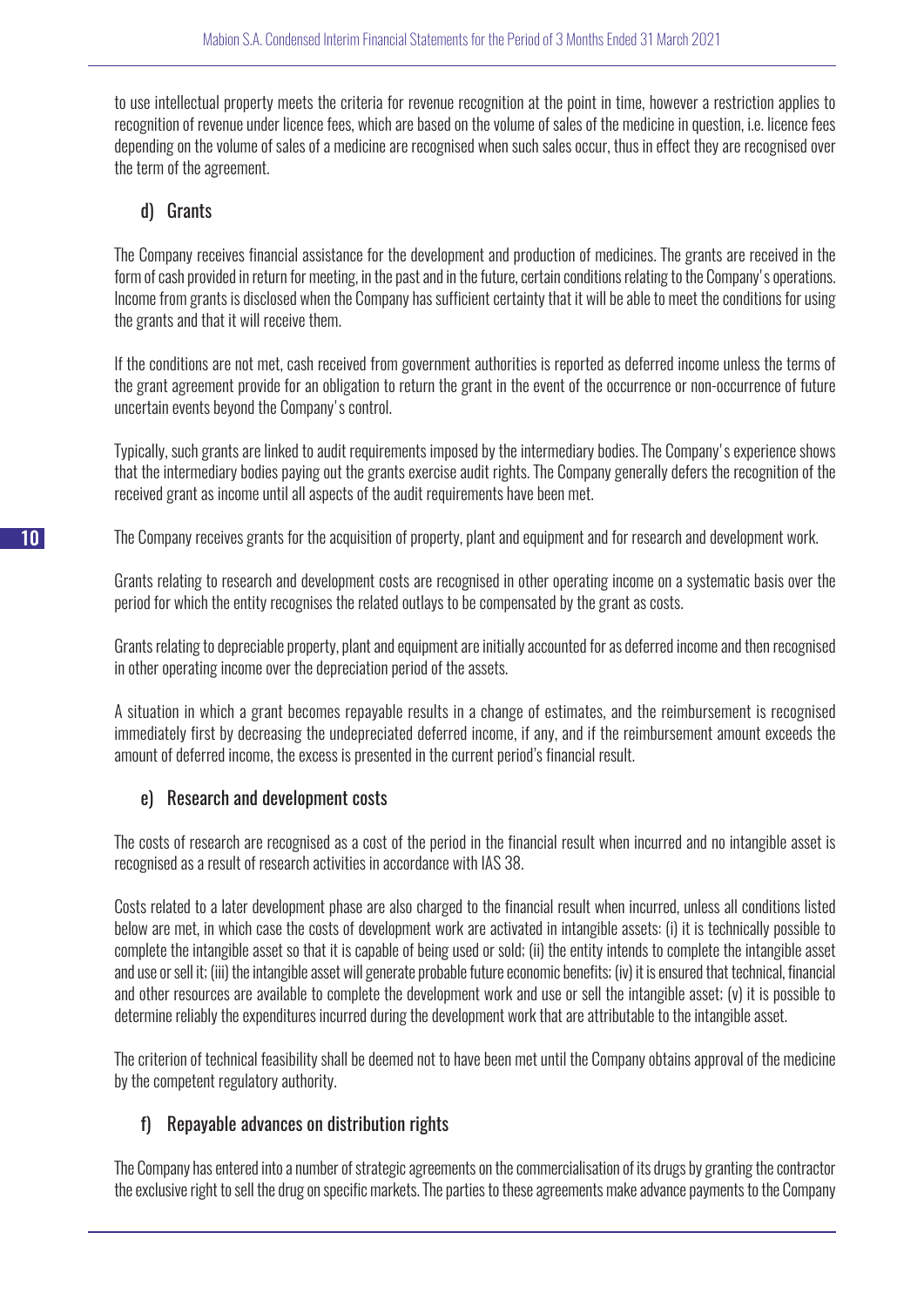on account of rights and licenses to be obtained after the drug has been admitted to trading. The Company classifies these advances as financial liabilities because it does not have the unconditional right to avoid the delivery of cash to settle the liability, as the reimbursement of these amounts depends on the occurrence or non-occurrence of certain future events or the resolution of uncertain circumstances that are beyond the Company's control. Such liabilities are measured initially at fair value, and subsequently at amortised cost. As the event that may trigger a repayment may occur at any time, the amortised cost is equal to the amount payable on demand. When the uncertainty is resolved, the related amounts will be reclassified to deferred income and recognised as part of the remuneration for the sale of distribution rights in accordance with the accounting policy presented in Note 4(c).

## g) Income tax

Income tax in the statement of comprehensive income includes the current part and the deferred part. Current and deferred tax is charged to the financial result of the period, except for situations when it concerns items recognised directly in equity or in other comprehensive income.

Current tax is the expected amount of income tax liability or receivable for a given year, calculated using tax rates applicable as at the reporting date.

Deferred tax is recognised in respect of temporary differences between the carrying amount of assets and liabilities and their tax base. The amount of deferred tax is determined using the tax rates that are expected to apply at the time of realisation of an asset or settlement of a liability under tax regulations that have come into force or are generally effective at the end of the reporting period.

Deferred tax assets and liabilities are offset when the Company has an enforceable legal title to offset current tax assets and liabilities and if the deferred income tax assets and liabilities relate to income taxes imposed on the Company by the same tax authority.

Deferred tax assets on tax losses to be settled, unused tax relief and negative temporary differences are recognised up to the amount of probable future tax income, which will enable their realisation.

## h) Property, plant and equipment and intangible assets

Property, plant and equipment are measured at cost less depreciation and impairment losses.

Intangible assets are measured at cost less amortisation and impairment losses.

The cost includes the purchase price of the asset and costs directly attributable to its purchase and preparation for its intended use.

Purchased software necessary for the proper functioning of operated equipment is capitalized as a part of the equipment.

Where an item of property, plant and equipment consists of separate significant parts with different useful lives, those parts are depreciated separately. When such part of an item of property, plant and equipment is replaced, the carrying amount of the removed part is derecognised and the new part is recognised in the cost of the asset.

Expenditures on property, plant and equipment are capitalised after their initial recognition if their cost can be reliably estimated and it is probable that the Company will obtain economic benefits from this item.

Expenditure incurred in connection with current repairs and maintenance is recognised in the financial result when incurred.

The basis for depreciation (i.e. the depreciable amount) is the cost of the asset less its residual value (for property, plant and equipment). Depreciation is calculated on a straight-line basis using depreciation rates that reflect the estimated useful life of the assets.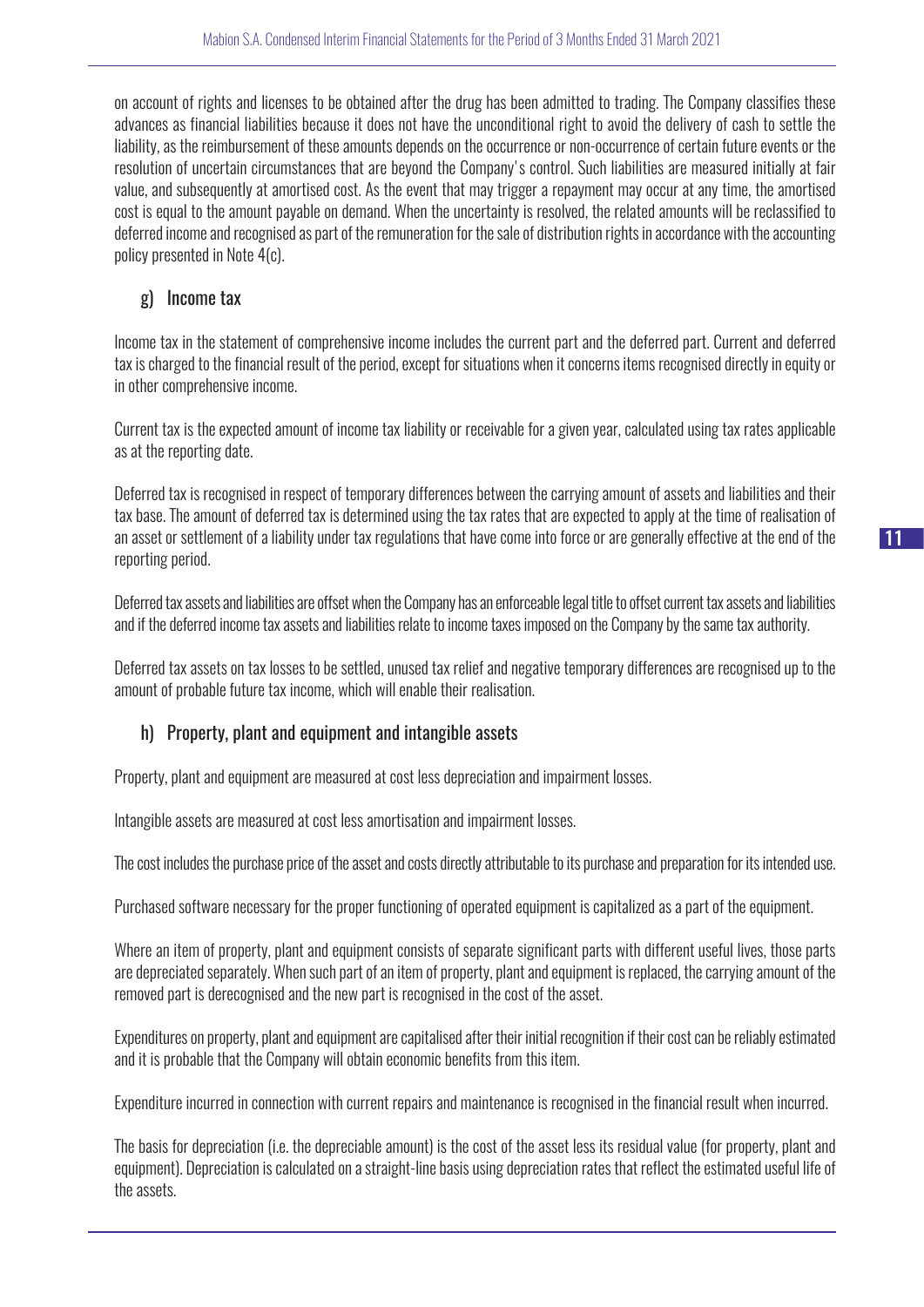The Company adopted the following useful lives for particular categories of property, plant and equipment and intangible assets:

| Land                                            | not subject to depreciation |
|-------------------------------------------------|-----------------------------|
| <b>Buildings and structures</b>                 | $20 - 40$ years             |
| Machinery and equipment                         | $2 - 14$ years              |
| Other property, plant and equipment 5 - 7 years |                             |
| Intangible assets                               | $2 - 15$ years              |

Fixed assets used under leases are depreciated over the lease term or the term of use, whichever is shorter.

Useful lives, depreciation methods and residual values of property, plant and equipment are updated at each balance-sheet date and adjusted prospectively if necessary.

## i) Impairment of property, plant and equipment and intangible assets

The carrying amount of property, plant and equipment and intangible assets is assessed at the end of each reporting period for objective evidence of impairment. If there is such evidence, the Company estimates the recoverable value of individual assets or, if an asset does not generate cash inflows independently of other assets, the recoverable value of the cash-generating unit (CGU). At the current stage of its operations, the Company is a single operating unit focusing on the development and commercialization of MabionCD20, therefore the entire Company is considered a single cash-generating unit.

The recoverable amount of an asset or a cash-generating unit is the fair value of assets/CGU less costs to sell or value in use, whichever is higher.

An impairment loss is recognised for the amount by which the carrying amount of an asset or cash-generating unit exceeds its recoverable amount. The amount of the impairment loss is allocated pro rata to each asset within the cash-generating unit and recognised in profit or loss for the period.

## j) Inventories

The Company is not yet engaged in production or sales of its products, hence the inventories include only materials that are used for research and development work. Materials are measured at the purchase price (i.e. the purchase price plus transaction costs), which corresponds to their net sales value. Inventories purchased for the purposes of research and development are not recognised in profit or loss at the time of purchase but at the time of use, because they are not specific to research and development activities and have other alternative uses. Short-term inventories are written off and their cost is recognised in profit or loss for the period.

The cost of inventories as at the balance-sheet date is determined using the "first-in, first-out" method (FIFO).

## k) Long-term receivables

Long-term receivables include deposits paid by the Company to the lessor under a lease agreement and deposits forming collateral for payments under concluded supply or service agreements. These receivables are non-interest bearing and therefore they are measured at fair value at the initial recognition. Deposits are held to collect contractual cash flows that include Solely Payment of Principal and Interest (SPPI) and therefore after initial recognition, these receivables are measured at amortised cost including allowance for expected credit losses (the accounting policy for allowances for expected credit losses is set out in section 4(v)).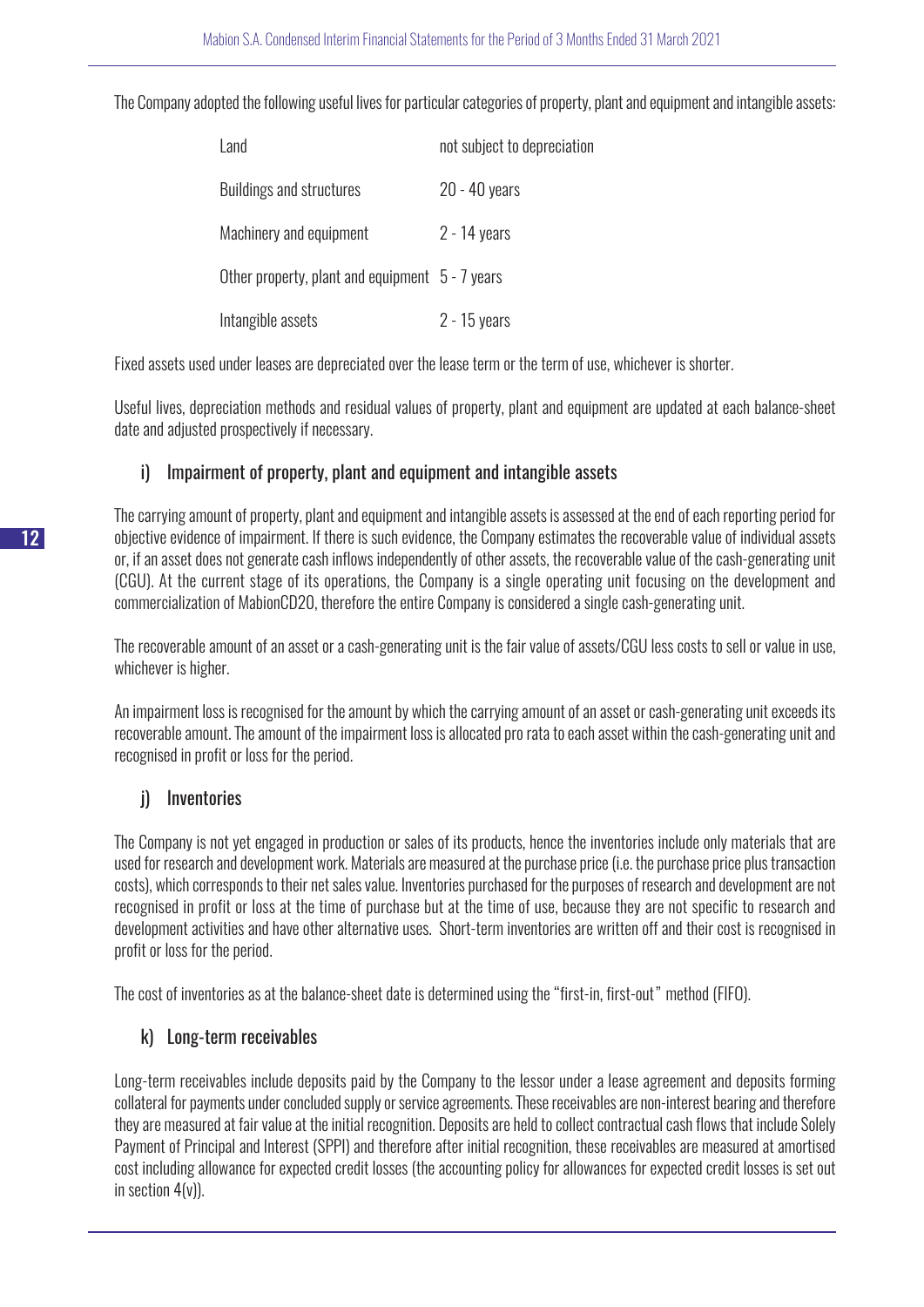The Company applies simplified methods of measurement for long-term receivables measured according to amortised cost if it does not distort the information contained in the statement of financial position, in particular when the period until the repayment of receivables is not long and the impact of discounting at the initial recognition is not significant. In such situations, the amortised cost is equal to the nominal value of the deposit.

## l) Trade and other receivables

Trade receivables are initially measured at fair value. Trade receivables are held for collection and meet the SPPI test and therefore, after initial recognition, such assets are measured at amortised cost using the effective interest method, less allowance for expected credit losses (the accounting policy for allowances for expected credit losses is set out in section 4(v)). Impairment losses are charged to the financial result for a given period and reduce the carrying amount of receivables.

The Company applies simplified methods of measurement of receivables measured at amortized cost if it does not distort the information contained in the statement of financial position, in particular when the period until the repayment of the receivables is not long and does not exceed 12 months from the date of their occurrence. Such receivables are measured at their nominal value.

Receivables not constituting financial assets (e.g. VAT receivables) are measured at the amount due.

Advance payments for materials and services are recognised initially and at the balance-sheet date in the amount of the payment made.

## m) Prepayments and accrued income

Prepayments are recognised as assets at their nominal value at the time of payment. They are recognised in the financial result over the period of consuming economic benefits arising from the terms of the agreements.

## n) Cash and cash equivalents

Cash and cash equivalents comprise cash in hand, deposits payable on demand and deposits with an initial maturity of up to 12 months. Cash in bank accounts meets the SPPI test and the 'held for collection' business model test, and is therefore measured at amortised cost with an impairment loss determined in accordance with the expected loss model (in accordance with the policy outlined in 4(v)).

## o) Share capital

The share capital is included in the nominal value of issued shares. Shares are presented in the 'share capital' item only after they have been entered in the court register. Any share premium received or receivable on the issue of shares is reported under the 'share premium' item.

Issued but unregistered shares are included in the capital in a separate item as 'issued but unregistered share capital'.

Each issue of Company's capital instruments addressed to creditors for the purpose of waiving all or part of the Company's financial liabilities, where the creditors are (direct or indirect) shareholders who at the same time act as shareholders, is settled by transferring the carrying amount of the debt to the Company's equity. Debt recognition is discontinued if and only if the Company is relieved of its obligation to pay funds as a result of the issue of treasury shares to creditors. The share capital is recognised in the amount resulting from the applicable local law, and the difference between the amount recognised as share capital and the carrying value of the derecognised contractual liability is presented in the Company's equity.

## p) Deferred income

Deferred income includes mainly grants received (the relevant policy is presented in note 4d).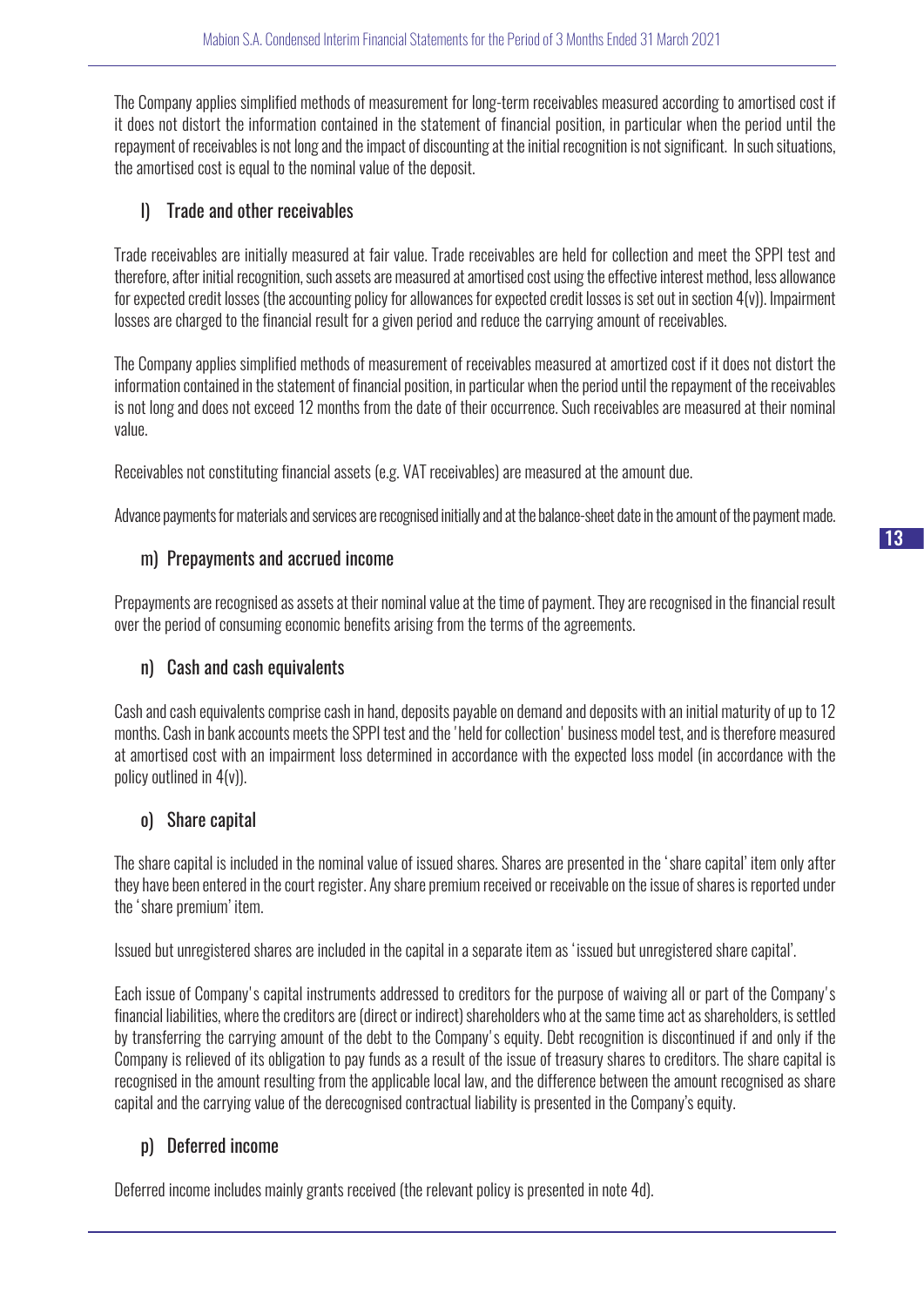## q) Trade and other payables

Trade and other liabilities constituting financial liabilities are initially measured at fair value. After initial recognition, they liabilities are recognised at amortised cost.

Other liabilities that are not financial liabilities are measured at the amount due.

## r) Loans and borrowings

Loans and borrowings are initially recognised at fair value, less transaction costs. After initial recognition, they liabilities are measured at amortised cost.

#### s) Lease

The Company is a lessee under lease agreements.

Leases are recognised as right-of-use assets and liabilities to pay for those rights on the date the leased assets are available for use by the Company.

The right-of-use assets are presented under 'property, plant and equipment' in the statement of financial position.

At the lease inception date, lease liabilities are measured at an amount equal to the present value of the following lease payments for the right to use the underlying asset over the lease term:

- » fixed payments (including substantially fixed payments), less any lease incentives payable;
- » variable lease payments which depend on an index or a rate;
- » amounts expected to be paid by the lessee under the guaranteed residual value;
- » strike price of the call option if it can be assumed with reasonable certainty that the lessee will exercise the option;
- » financial penalties for terminating a lease if the lease conditions provide that the lessee may exercise the option to terminate the lease.

Lease payments are discounted using the lease interest rate, if that rate is readily determinable, or the lessee's incremental borrowing rate.

Each lease payment is allocated between the liability and the finance cost. After initial recognition, lease liabilities are measured using the effective interest rate. The carrying amounts of the liabilities are updated to reflect the change in the estimated lease term, call option, change in lease payments and guaranteed residual value, and modification of the lease agreement.

The lease term is a non-cancellable lease term; periods covered by renewal and early termination options are included in the lease term if there is a reasonable certainty that the lease will be renewed or the agreement will not be terminated early.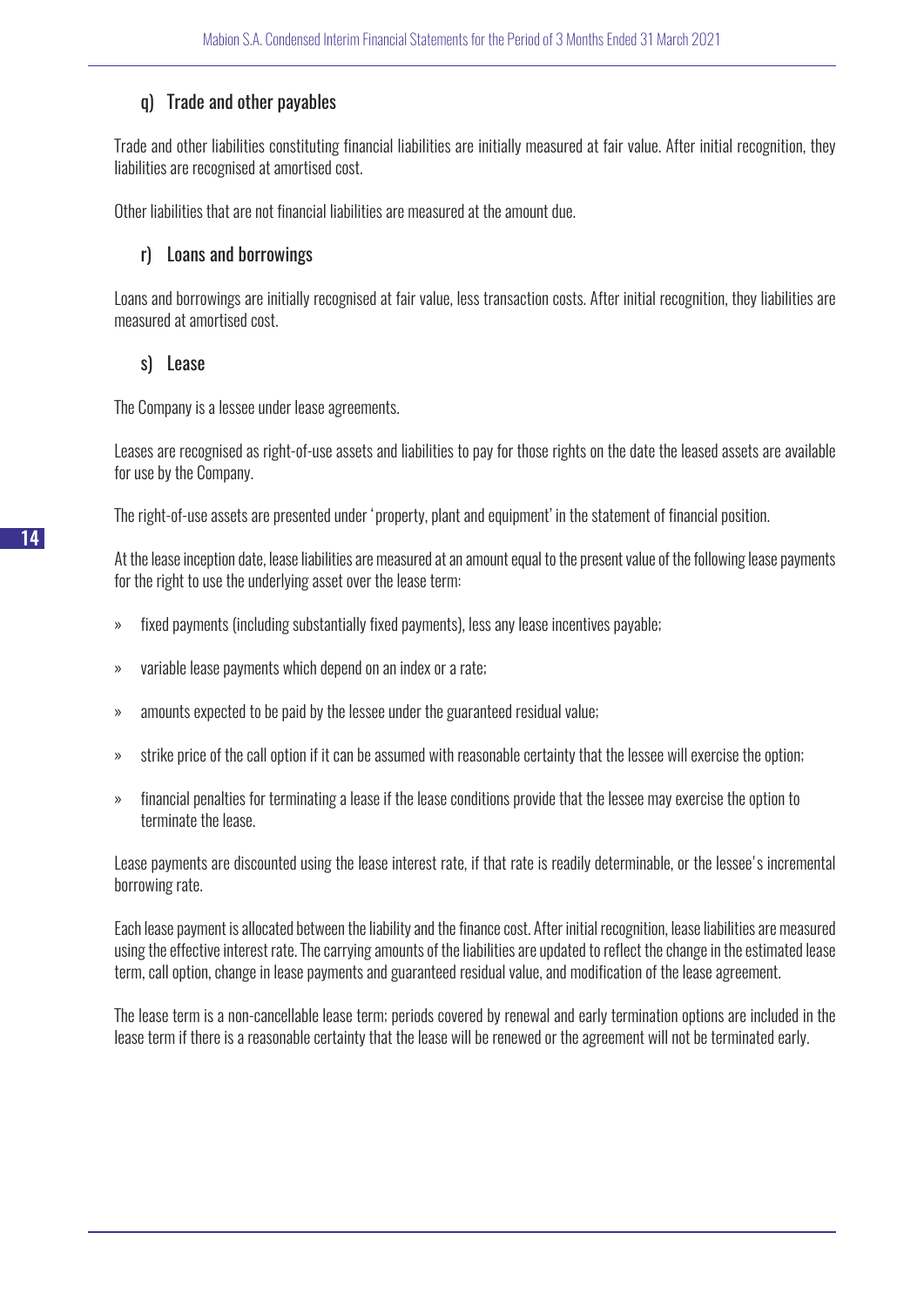The right-of-use assets are initially measured at cost which includes:

- » initial measurement amount of the lease liability;
- » any lease payments paid on or before the commencement date, less any lease incentives received;
- » any initial direct costs incurred by the lessee;
- » estimated costs of dismantling, removing the underlying asset and carrying out the refurbishment.

After initial recognition, right-of-use assets are measured at cost less accumulated depreciation and any accumulated impairment losses, and adjusted for remeasurement of the lease liability due to reassessment or modification of the lease.

The right-of-use assets are depreciated over the shorter of the asset's useful life and the lease term, using the straight-line method. Depreciation periods for right-of-use assets are generally 4 or 5 years.

The Company applies simplifications concerning short-term leases (up to 12 months) and leases where the underlying asset is of low value (up to PLN 20 thousand) and does not recognise financial liabilities and related assets under the right of use for these agreements. Lease payments on this account are recognised as costs on a straight-line basis over the lease term.

## t) Share-based payments

The Company has introduced a remuneration programme based on and regulated by own shares. The Company recognises the costs of the equity remuneration plan (payments in the form of equity instruments) in the costs of the Company's operations and, on the other hand, as an increase in equity.

Share-based benefits settled in the form of equity instruments (warrants) are measured at fair value at the grant date. In the fair value measurement of the warrants, the market condition for vesting (i.e. shares reaching a specified minimum price) is taken into account.

If the employee's service in respect of the benefits offered by the Company commences prior to the grant date, the fair value of the warrants is remeasured at each reporting date to their current fair value up to the grant date, as of which date the fair value determined does not change.

The value of share-based benefits is recognised as an expense over the vesting period. The total cost is recognised over the vesting period, i.e. the period during which all specified vesting conditions must be satisfied. At the end of each reporting period, the entity revises its estimates of the expected number of warrants that will be vested in employees following the satisfaction of non-market vesting conditions (i.e. the employment condition). The entity recognises the effect of any revision to the original estimate in profit or loss, with a corresponding adjustment to equity. In the case of incentive schemes for employees which are related to remuneration for their work, the value of warrants is charged to operating costs, respectively: a) in the comparative variant - to remuneration costs, b) in the calculation variant - to general administration costs. The issued warrants are presented on a separate account "Issue of warrants under the share-based incentive scheme", which is presented in the financial statements together with other reserves. The exercise of warrants by employees is connected with the issue of shares and settling the value of warrants disclosed in equity. Cash received as payment of the exercise price of warrants is recognised by the Company in equity. The Company discloses information in the financial statements to enable the readers to understand the nature and scope of share-based payment agreements that existed in the period.

#### u) Cash flow statement

The Company recognises interest paid and interest received from operating activities in the cash flow statement.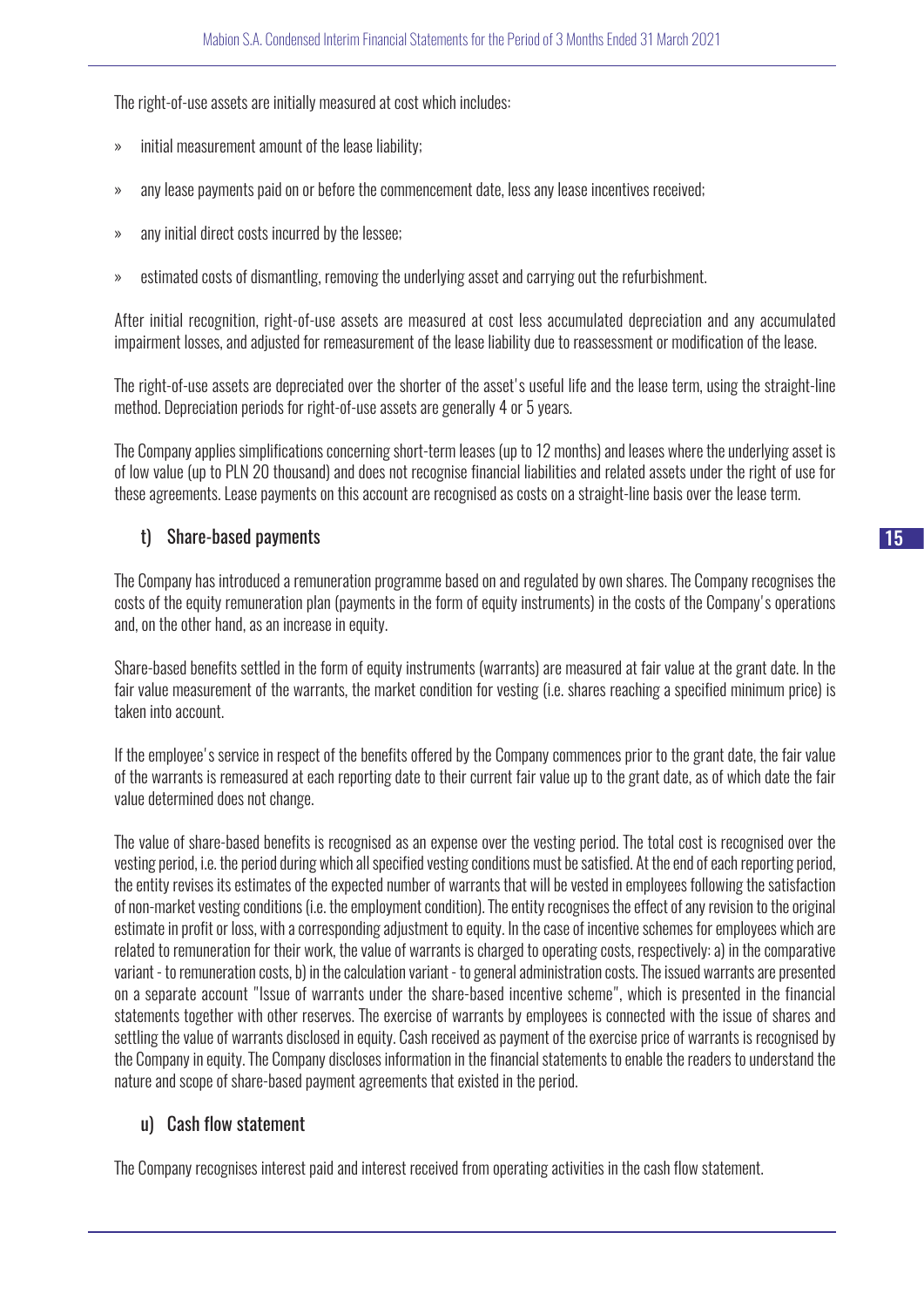## v) Impairment of financial liabilities measured at amortised cost

The Company assesses expected credit losses (ECL) associated with financial assets measured at amortised cost (including trade receivables, deposit receivables, cash and cash equivalents) irrespective of any indication of impairment.

For trade receivables, the Company applies the simplified approach and measures impairment losses in the amount of credit losses expected over the life of the receivable from its initial recognition. The Company uses an allowance matrix in which allowances are calculated for trade receivables classified into different age ranges or past due periods. As the Company has no significant amounts of trade receivables, a further detailed policy in this scope is not presented.

The Company employs a three-grade impairment model for financial assets other than trade receivables:

- » Grade 1 balances for which credit risk has not increased significantly since initial recognition; Expected credit losses are determined based on the probability of default over 12 months (i.e. the total expected credit loss is multiplied by the probability that the loss will occur within the next 12 months);
- » Grade 2 balances for which there has been a significant increase in credit risk since initial recognition but no objective evidence of impairment exists; expected credit losses are determined based on the probability of default over the contractual life of the asset;
- » Grade 3 balances with objective evidence of impairment.

In the Company's view, there is a significant increase in credit risk, particularly when the balance is past due for 30 days or more.

Financial assets are written off, in whole or in part, when the Company has exhausted virtually all collection efforts and considers that recovery of the receivable can no longer be reasonably expected. This usually occurs when an asset is at least 360 days past due.

## 5. Major estimates and judgements

In applying the accounting policies described in Note 4, the Company's management makes estimates, judgements and assumptions relating to the recognition and measurement of particular assets and liabilities. The estimates and related assumptions are based on past experience, the management's expectations or other factors considered relevant. Actual results may differ from the estimates. Estimates and related assumptions require regular review.

In the current reporting period, no changes occurred in the areas, scope, or methodology of significant estimates.

## 6. Operating segments

The Company's management has identified one business segment for Mabion, i. e. research and development, and manufacture of new biotechnology-based and biosimilar drugs through the use of modern genetic engineering techniques. No change has occurred in this respect since the Company's last annual financial statements.

## 7. Seasonal nature of the Company's operations

The Company's business is not seasonal or cyclical. In the period of 3 months ended 31 March 2021, the Company did not present income from the sales of products and services or goods and materials.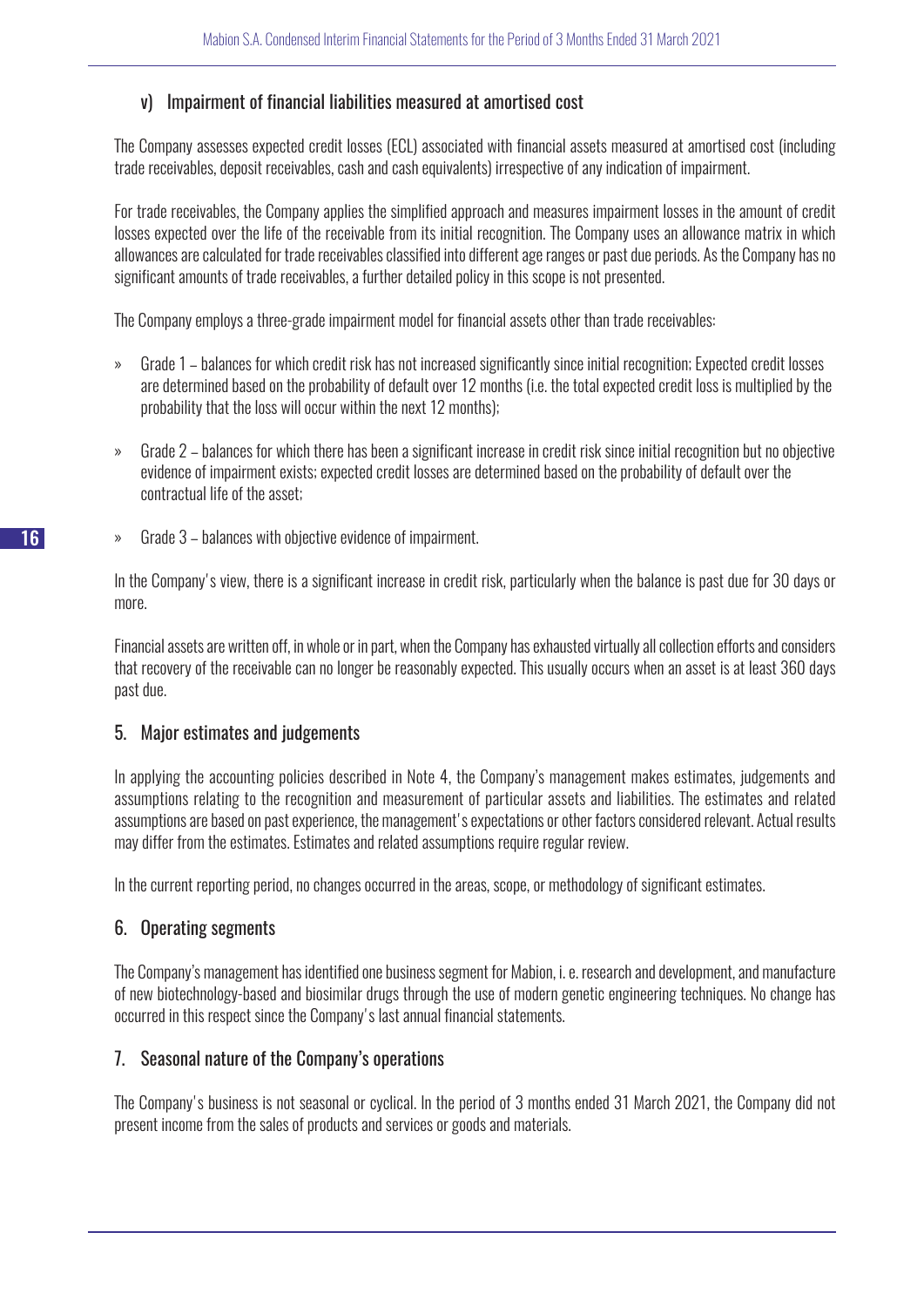## 8. Costs by type

The table below shows the categories of generic costs:

| in PLN thousand                              | 1.01.2021<br>$-31.03.2021$<br>(not audited) | 1.01.2020<br>$-31.03.2020$<br>(not audited) |
|----------------------------------------------|---------------------------------------------|---------------------------------------------|
| Outsourced services, including:              | 1508                                        | 1750                                        |
| waste removal and disposal                   | 97                                          | 91                                          |
| repair services                              | 410                                         | 320                                         |
| analytical services                          | 56                                          | 60                                          |
| research services                            | 190                                         | 162                                         |
| advisory services                            | 700                                         | 759                                         |
| legal services                               | 14                                          | 78                                          |
| other                                        | 41                                          | 280                                         |
| Costs of materials                           | 2076                                        | 4 9 5 7                                     |
| <b>Staff remuneration costs</b>              | 2887                                        | 2971                                        |
| Depreciation and amortisation                | 1 1 9 4                                     | 1246                                        |
| Drug registration costs                      | 110                                         | 652                                         |
| Other costs                                  | 34                                          | 139                                         |
| Total research and development costs by type | 7809                                        | 11715                                       |

| in PLN thousand                                                        | 1.01.2021<br>$-31.03.2021$<br>(not audited) | 1.01.2020<br>$-31.03.2020$<br>(not audited) |
|------------------------------------------------------------------------|---------------------------------------------|---------------------------------------------|
| Consumption of materials, energy, utilities                            | 1077                                        | 1 1 5 7                                     |
| <b>Staff remuneration costs</b>                                        | 1889                                        | 1966                                        |
| Depreciation and amortisation                                          | 988                                         | 1421                                        |
| Advisory services related to the conclusion of distribution agreements | 164                                         | 42                                          |
| Share-based management scheme                                          | 76                                          | (16)                                        |
| Outsourced equipment maintenance services                              | 69                                          | 110                                         |
| <b>Taxes and charges</b>                                               | 186                                         | 201                                         |
| Audit and other advisory services                                      | 156                                         | 415                                         |
| Other costs                                                            | 1346                                        | 160                                         |
| Total general administration costs by type                             | 5951                                        | 5456                                        |

The increase in other costs (in general administration costs by type) is related to additional costs incurred by the Company in relation to the issue of U series ordinary bearer shares.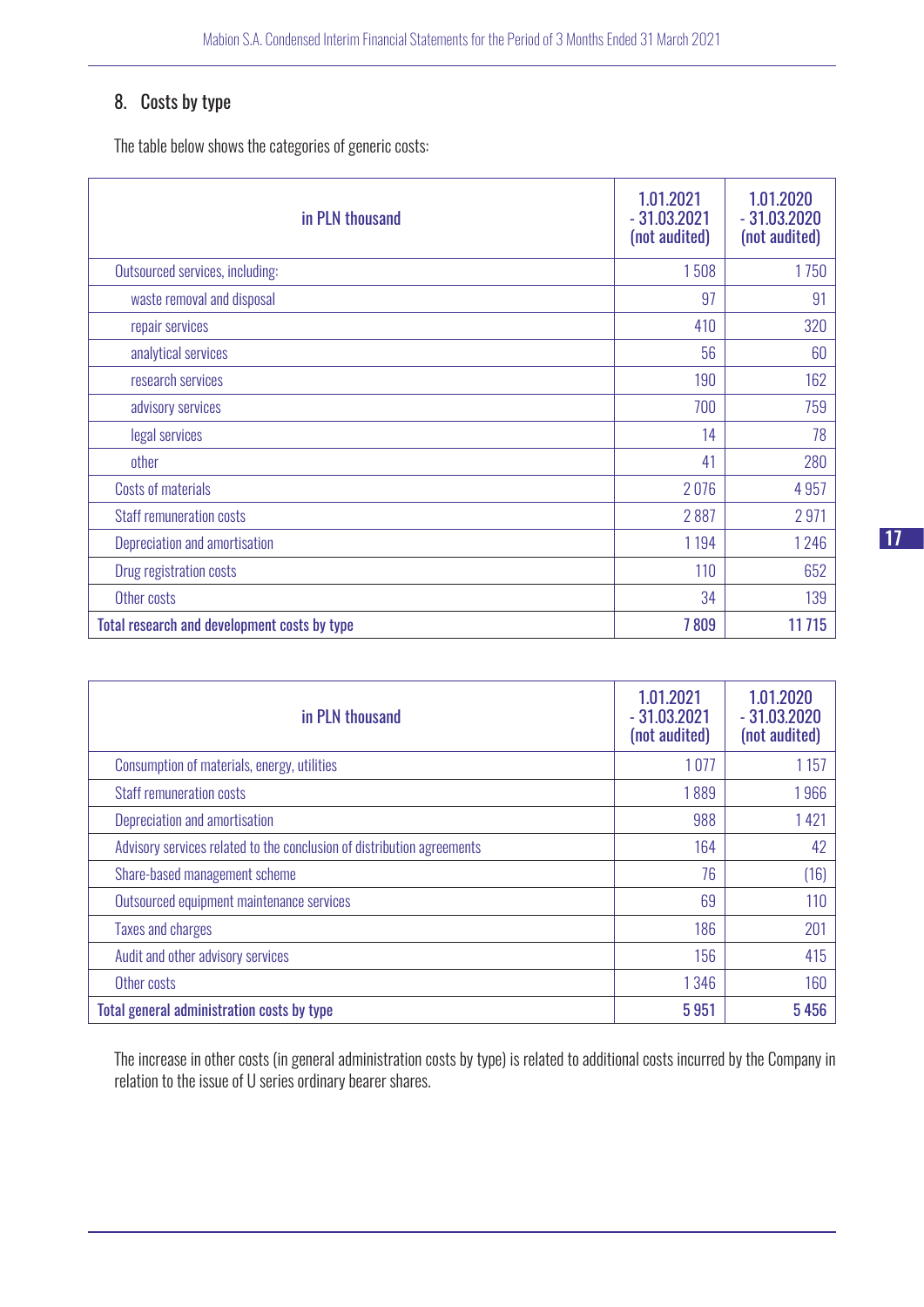#### 9. Research and development costs

| in PLN thousand                             | 1.01.2021<br>$-31.03.2021$<br>(not audited) | 1.01.2020<br>$-31.03.2020$<br>(not audited) |
|---------------------------------------------|---------------------------------------------|---------------------------------------------|
| MabionCD20                                  | 7 3 8 6                                     | 11 2 3 4                                    |
| <b>MabionEGFR</b>                           | 415                                         | 374                                         |
| Other projects                              | 8                                           | 107                                         |
| <b>Total research and development costs</b> | 7809                                        | 11 715                                      |

Research and development costs are recognised as cost of the period in profit or loss when incurred, in accordance with IAS 38. Once the criteria set out in paragraph 57 of IAS 38 are met, development costs may be capitalised and recognised as an intangible asset.

In the period covered by these financial statements, the only R&D projects in progress that received EU funding were MabionCD20 and MabionEGFR.

#### 10. Other operating income and costs

| in PLN thousand                        | 1.01.2021<br>$-31.03.2021$<br>(not audited) | 1.01.2020<br>$-31.03.2020$<br>(not audited) |
|----------------------------------------|---------------------------------------------|---------------------------------------------|
| Write-downs of tangible current assets |                                             | 87                                          |
| Profit on sales of fixed assets        |                                             |                                             |
| Grants                                 | 318                                         | 493                                         |
| <b>Other</b>                           | 12                                          | 14                                          |
| <b>Total other operating income</b>    | 330                                         | 595                                         |

| in PLN thousand                        | 1.01.2021<br>$-31.03.2021$<br>(niebadane) | 1.01.2020<br>$-31.03.2020$<br>(niebadane) |
|----------------------------------------|-------------------------------------------|-------------------------------------------|
| Loss on liquidation of fixed assets    | 6                                         |                                           |
| Write-downs of tangible current assets | 426                                       |                                           |
| <b>Disposal of materials</b>           | 190                                       | 94                                        |
| <b>Other</b>                           | 26                                        |                                           |
| <b>Total other operating expenses</b>  | 648                                       | 102                                       |

Income from grants relates in particular to the part of grants received in previous years to purchase fixed assets in projects cofinanced from EU funds, in the amount of PLN 318 thousand and PLN 493 thousand in the first quarter of 2021 and 2020, respectively, which was included in the financial result in particular periods in proportion to the value of depreciation of assets financed from grants.

In the item of other operating costs, the Company recognised PLN 426 thousand as an impairment loss on inventories of materials which were created in accordance with the accounting policy.

The disposal of materials in the amount of PLN 190 thousand relates to the liquidation of materials after their expiry date for materials that are not suitable for alternative use.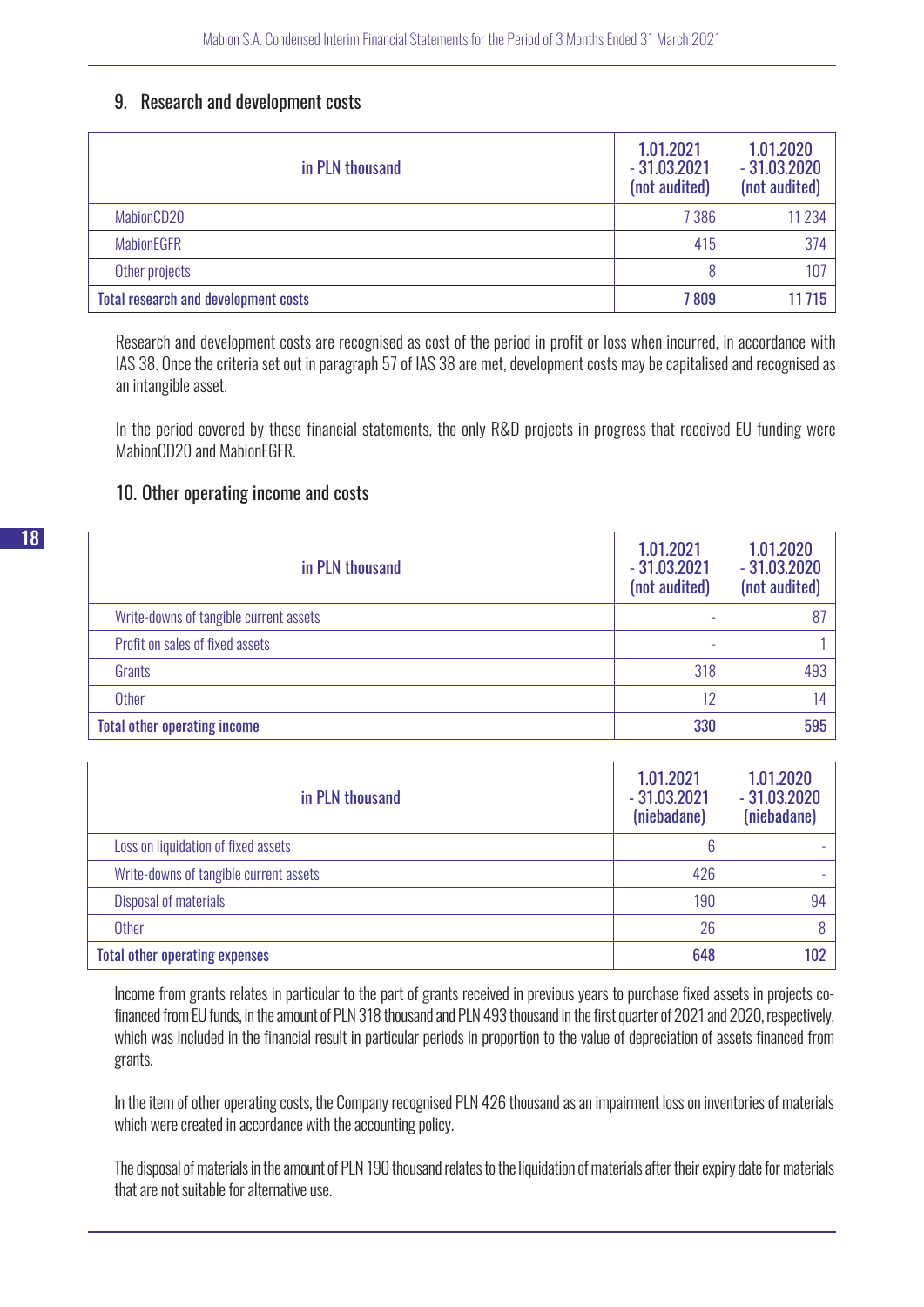## 11. Financial costs and income

| in PLN thousand                        | 1.01.2021<br>$-31.03.2021$<br>(not audited) | 1.01.2020<br>$-31.03.2020$<br>(not audited) |
|----------------------------------------|---------------------------------------------|---------------------------------------------|
| Interest income                        | ۰                                           | 44                                          |
| Positive exchange rate differences     | ۰                                           | 439                                         |
| <b>Other</b>                           | 123                                         |                                             |
| <b>Total financial income</b>          | 123                                         | 483                                         |
| Interest costs, including:             | 414                                         | 281                                         |
| on loans and borrowings                | 294                                         | 172                                         |
| on lease liabilities                   | 70                                          | 90                                          |
| on trade liabilities                   | 49                                          | 19                                          |
| budgetary interest costs               |                                             |                                             |
| Negative net exchange rate differences | 2 7 0 6                                     | 3 3 5 2                                     |
| <b>Other</b>                           | ۰                                           | 17                                          |
| <b>Total financial costs</b>           | 3 1 2 0                                     | 3650                                        |

The negative net exchange rate differences for the period of three months ended 31 March 2021 result in particular from unrealized exchange rate differences relating to the measurement of liabilities for repayable advances on distribution rights denominated in foreign currencies, as described in Note 17.

## 12. Property, plant and equipment

In the current reporting period, the Company incurred expenditures on property, plant and equipment and intangible assets (including those not put to use) in the amount of PLN 1,259 thousand, of which PLN 1,237 thousand relate to design work associated with the extension of the production plant and the construction of a new building with production lines significantly increasing production capacity.

Property, plant and equipment commissioned during the period of 3 months of 2021 represents PLN 501 thousand, part of which was financed under the lease agreements which are presented in Note 19.

The Company's management has not identified any indication of impairment of property, plant and equipment as at 31 March 2021.

## 13. Inventories

The inventory balance comprises only materials and amounted to PLN 4,288 thousand as at 31 March 2021 (as at 31 March 2020: PLN 7,856 thousand).

The value of used-up inventories reported in the costs of research and development in Q1 2021 was PLN 2,059 thousand (PLN 4,957 thousand in the Q1 2020).

The change in the inventory balance at 31 March 2021 is related to the consumption of materials in connection with the production carried out to complete the validation stage at the scale of 5 000 litres as part of the research and development work on MabionCD20, at the plant in Konstantynów Łódzki.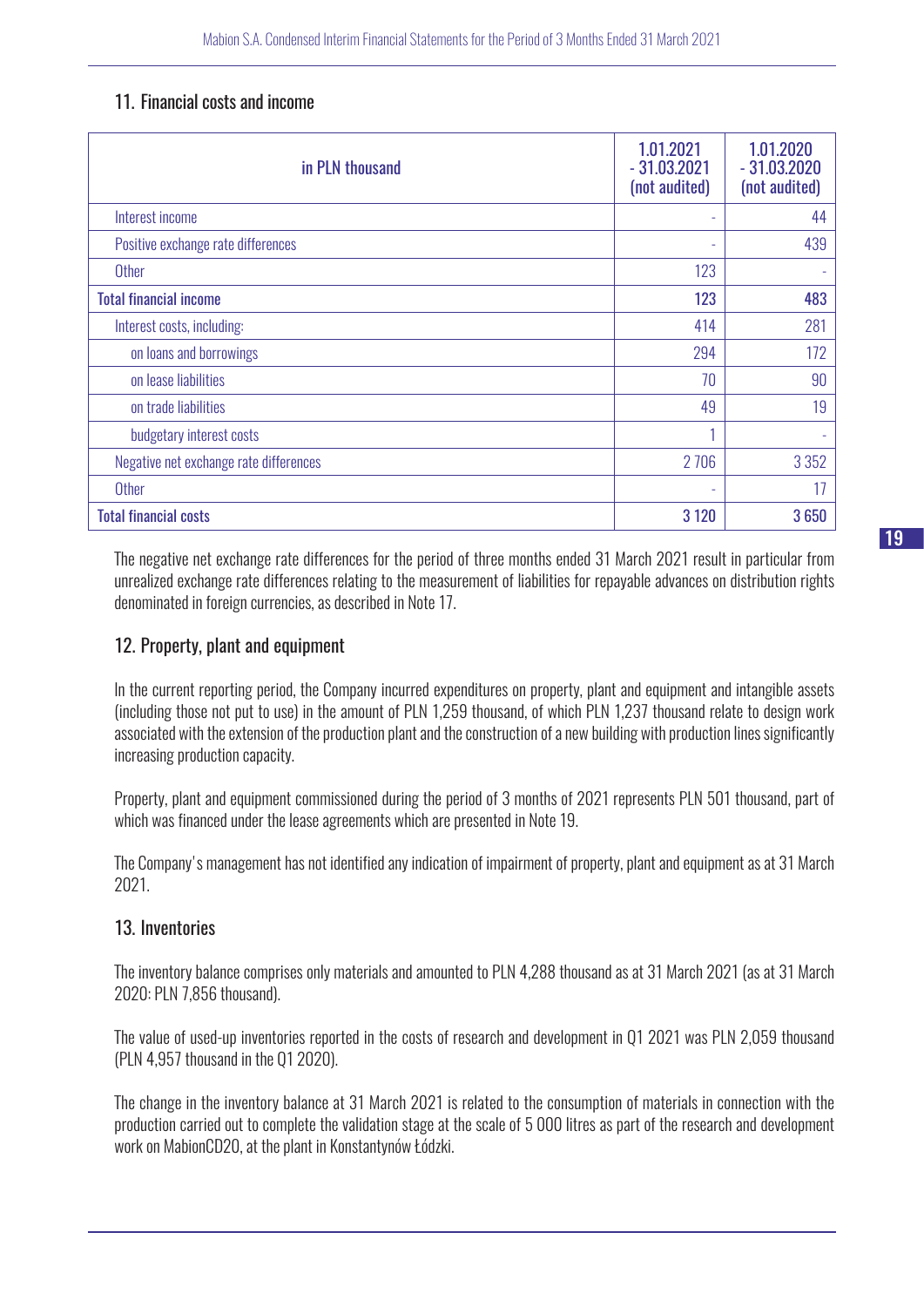## 14. Trade and other receivables

| in PLN thousand                    | 31 March 2021<br>(not audited) | 31 December<br>2020 |
|------------------------------------|--------------------------------|---------------------|
| VAT receivables                    | 2 3 8 8                        | 1840                |
| <b>Trade receivables</b>           | ۰                              |                     |
| Advances on materials and services | 1028                           | 775                 |
| <b>Deposits</b>                    | 22                             | 22                  |
| Other receivables                  | 133 682                        | 4                   |
| <b>Trade and other receivables</b> | 137 120                        | 2641                |

The item of other receivables includes uncommitted cash as of 31 March 2021 in connection with the issue of U series ordinary bearer shares.

## 15. Equity

## a) Issue of U series ordinary bearer shares

On 23 February 2021, the Extraordinary General Meeting adopted a resolution on increasing the Company's share capital by not less than PLN 0.10 and not more than PLN 243,055.40 to not less than PLN 1,373,077.30 and not more than PLN 1,616,132.60 by issuing not less than 1 but not more than 2,430,554 ordinary bearer shares with a nominal value of PLN 0.10 each.

The purpose of the issue of U series shares was to raise the necessary funds for the working capital of the Company, in particular for the development of MabionCD20 and activities aimed at carrying out the registration procedure at the EMA in the shortest possible time.

On 3 March 2021, the Company's Management Board adopted a resolution on determining the principles of the offering, the principles of the book-building process, the subscription, taking-up, and allotment of U series shares and the principles of conducting the book-building process for these shares, adopting specimens of agreements for taking up U series shares (subscription agreements for U series shares) and consenting to the conclusion by Mabion S.A. of a placement agreement for the purposes of the offering and subscription of U series shares.

On 4 March 2021, the Company concluded with mBank S.A. ("Offering Manager") a conditional share placement agreement ("Placement Agreement") and commenced the book-building process for the private placement of up to 2,430,554 U series ordinary bearer shares ("U Series Shares", "New Issue Shares") issued by the Company ("Offering"). Pursuant to the Placement Agreement, the Offering Manager undertook to provide services to the Company for the purposes of the placement of the New Issue Shares in accordance with the terms and conditions set forth therein, in particular to exercise due diligence to acquire potential investors and to ensure that such investors subscribe and pay for the shares.

The book-building process was carried out from 4 to 9 March 2021. Following the completion of the accelerated book-building process for the U Series Shares on 9 March 2021, the Company's Management Board set the issue price of the U Series Shares at PLN 55.00 per New Issue Share and the Company will make offers to investors to take up a total of 2,430,554 U Series Shares. The issue of U Series Shares was effected upon the execution of subscription agreements for all the U Series Shares and upon payment in full for the U Series Shares (no allotment of shares within the meaning of the Polish Commercial Companies Code was necessary). The last of all the subscription agreements for U Shares was signed on 12 March 2021. Contributions for the U Series Shares were made in full by 15 March 2021. 2,430,554 U Shares were taken up.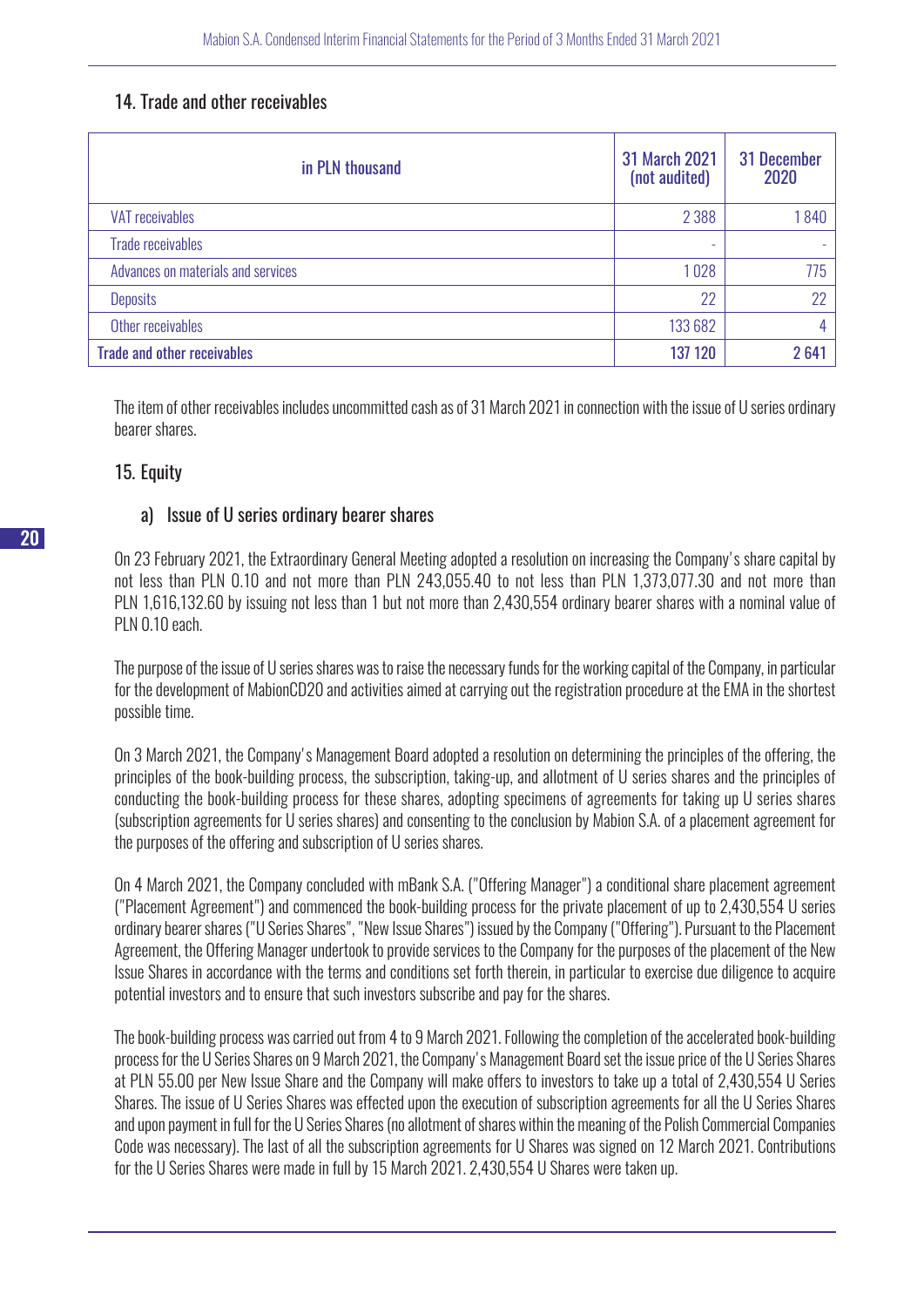The increase in the Company's share capital through the issue of U Series Shares was registered in the National Court Register on 2 April 2021 (an event after the balance-sheet date).

On 14 April 2021, (an event after the balance-sheet date) the Krajowy Depozyt Papierów Wartościowych S.A. (National Depository for Securities, "NDS") issued a statement on conditional registration of 2,430,554 U series ordinary bearer shares of the Company in the depository of securities, assigning them ISIN code PLMBION00016. The registration of the U series shares was conditional upon their introduction to trading on the regulated market. On 14 April 2021, the Board of the Warsaw Stock Exchange ("WSE") adopted a resolution on the admission and introduction of the U series shares of the Company to trading on the WSE Main Market. According to the resolution, 2,430,554 U series ordinary bearer shares of the Company are admitted to trading on the main market and the Board decided to introduce the aforementioned U series shares of the Company to trading on the main market on 19 April 2021, provided that the NDS registers these shares on 19 April 2021. On 15 April 2021, the NDS issued a notice on the registration of 2,430,554 U series ordinary bearer shares of the Company in the depository for securities on 19 April 2021, and therefore the condition for the introduction of the shares on 19 April 2021 to stock exchange trading on the WSE's main market was met.

## b) Share-based payments

In accordance with the Resolution no 25/VI/2018 of 28 June 2018, the Ordinary General Meeting authorised the Supervisory Board of the Company to issue no more than 125 000 A and B subscription warrants, granting eligible employees the right to acquire 114 000 R series ordinary shares and 11 000 S series ordinary shares, excluding the pre-emptive rights of the Company's current shareholders.

On 29 December 2018, on the basis of the mandate given in the Resolution No. 24/VI/2018 of the Company's Ordinary General Meeting, the Supervisory Board approved the Rules and Regulations for the Incentive Scheme for 2018-2021. The taking-up of the shares and the exercise of rights carried by the warrants will be possible upon conditions listed in the Rules and Regulations. Alternatively, warrants may be purchased by the Company in order to be redeemed.

On 12 February 2019, by passing appropriate Resolutions, the Supervisory Board approved the list of employees eligible to subscribe for A and B warrants for the years 2018 and 2019, and stated that the market condition (minimum price) for A warrants for the year 2018 has not been met. The Supervisory Board also confirmed that the employment condition for A and B warrants for the year 2018 were met.

On 18 of November 2019, all B warrants granted for the year 2018 (9,500 warrants) were taken up by all eligible persons. On the same day, all eligible persons submitted declarations of subscription for all S series shares (9,500 shares) for which they were entitled due to warrants taken up. The shares were taken up by eligible person on the same day.

On 30 January 2020, by passing appropriate Resolutions, the Supervisory Board stated that the market condition (minimum price) for A warrants for the year 2019 has not been met. The Supervisory Board also confirmed that the employment condition for A and B warrants for the year 2019 were met. On 27 February 2020, by passing appropriate Resolutions, the Supervisory Board accepted the list of employees eligible to subscribe for A and B warrants for the year 2020.

On 23rd June 2020, all B warrants granted for the year 2019 (500 warrants) were taken up by all eligible persons. On the same da,y all eligible persons submitted declarations of subscription for all S series shares (500 shares) for which they were entitled due to warrants taken up. The shares were taken up by eligible person on the same day.

On 25 January 2021, by passing appropriate Resolutions, the Supervisory Board stated that the market condition (minimum price) for A warrants for the year 2020 has not been met and that the employment condition for A and B warrants for 2020 has been met.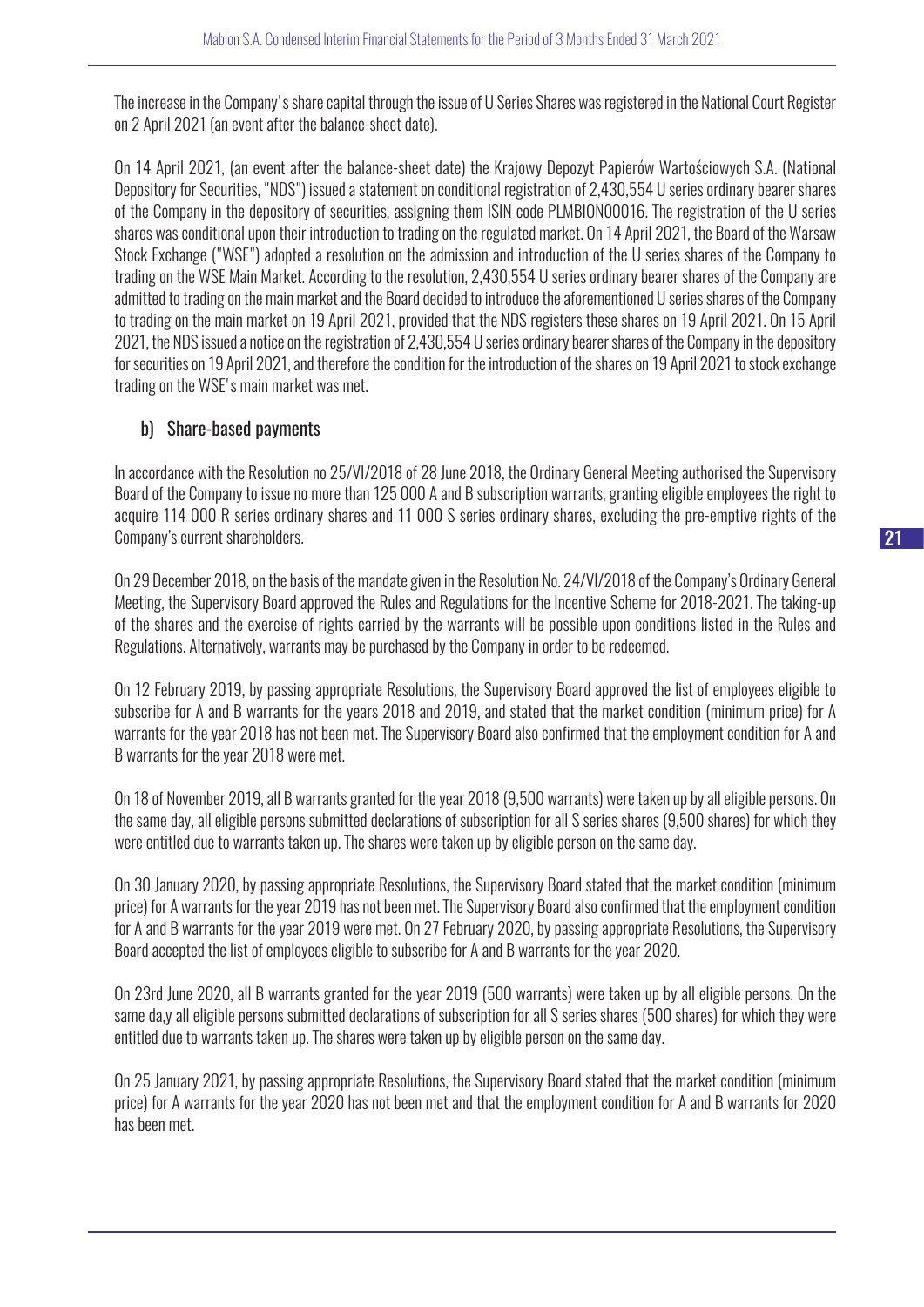The table below shows the details of the Scheme and its valuation as at 31 March 2021:

|                                                                                                                                      | <b>A Warrants</b><br><b>B</b> Warrants                                                                                                                                                                                                                   |                                                |                        |
|--------------------------------------------------------------------------------------------------------------------------------------|----------------------------------------------------------------------------------------------------------------------------------------------------------------------------------------------------------------------------------------------------------|------------------------------------------------|------------------------|
| <b>Tranche for year</b>                                                                                                              | 2021                                                                                                                                                                                                                                                     | 2020                                           | 2021                   |
| Scheme's approval date (the beginning of the<br>vesting period)                                                                      | 28 June 2018                                                                                                                                                                                                                                             |                                                |                        |
| <b>Grant date</b>                                                                                                                    | None                                                                                                                                                                                                                                                     | 27 February 2020                               | None                   |
| End of vesting period                                                                                                                | <b>31 January 2022</b>                                                                                                                                                                                                                                   | <b>25 January 2021</b>                         | <b>31 January 2022</b> |
| Number of instruments granted                                                                                                        | 28 500 (no list of eligible persons)                                                                                                                                                                                                                     | 500<br>500<br>(no list of<br>eligible persons) |                        |
| <b>Exercise Price</b>                                                                                                                | <b>PLN 91.00</b>                                                                                                                                                                                                                                         | <b>PLN 0.10</b>                                |                        |
| Share Price as at 31 March 2021                                                                                                      | <b>PLN 77.30</b>                                                                                                                                                                                                                                         |                                                |                        |
| Market vesting condition                                                                                                             | Reaching a minimum price defined as the arithmetic<br>average of the stock prices of the Company on the<br>Warsaw Stock Exchange, calculated on the basis of the<br>daily average prices weighted with trading volume, in<br>the last month of each year |                                                |                        |
| <b>Minimal price</b>                                                                                                                 | <b>PLN 400.00</b>                                                                                                                                                                                                                                        | L                                              |                        |
| Non-market vesting condition                                                                                                         | For the employee to maintain a business relationship or continuing to provide services for<br>the Company for a period of at least 183 days in a given year during the Scheme                                                                            |                                                |                        |
| <b>Settlement</b>                                                                                                                    | <b>Shares</b>                                                                                                                                                                                                                                            |                                                |                        |
| Expected volatility (based on the historic<br>volatility of the Company's share prices<br>in 24 months preceding the Valuation Date) | 91.68%                                                                                                                                                                                                                                                   | 55.22%                                         | 91.68%                 |
| First possible exercise date                                                                                                         | 14 February 2022                                                                                                                                                                                                                                         | 14 July 2021                                   | 14 July 2022           |
| Last possible exercise date                                                                                                          | 31 July 2022                                                                                                                                                                                                                                             |                                                |                        |
| Risk-free rate                                                                                                                       | $0.14\% - 0.25\%$                                                                                                                                                                                                                                        | 1.23%-1,84%                                    | $0.14\% - 0.25\%$      |
| <b>Dividend rate</b>                                                                                                                 | $0\%$                                                                                                                                                                                                                                                    |                                                |                        |
| Departure probability                                                                                                                | 21.58% per annum                                                                                                                                                                                                                                         |                                                |                        |
| Warrant's fair value Valuation Date                                                                                                  | 31 March 2021<br>27 February 2020                                                                                                                                                                                                                        |                                                | 31 March 2021          |
| Warrant's fair value as at the Valuation Date                                                                                        | <b>PLN 3.40</b>                                                                                                                                                                                                                                          | <b>PLN 46.24</b>                               | <b>PLN 84.29</b>       |
| <b>Valuation model</b>                                                                                                               | <b>Binominal model</b>                                                                                                                                                                                                                                   |                                                |                        |

On 27 February 2020, the Company's Supervisory Board approved the list of employees eligible to take up A and B warrants for the year 2020. Accordingly, the fair value valuation of the warrants was prepared as at 27 February 2020. As at 31 March 2021, only the expected number of warrants to be vested was updated.

In case of A and B warrants for the year 2021, until the date of the financial statements for the three months of 2021, the list of employees eligible to participate in the Scheme was not determined by the Company's Supervisory Board. Accordingly, the fair value valuation of these warrants (including the market condition) was carried out as at the balance-sheet date (i.e. 31 March 2021) The fair value measurement of these warrants will be updated as at every future balance-sheet date, until the list of employees eligible to participate in the Scheme for a given year (including the number of A and B warrants each person is entitled to) is determined (grant date). The final measurement of the warrants' fair value will be carried out as at the grant date. For following balance-sheet dates, only the expected number of warrants to be vested will be updated (based on the estimated probability of employees' departure until the end of the vesting period).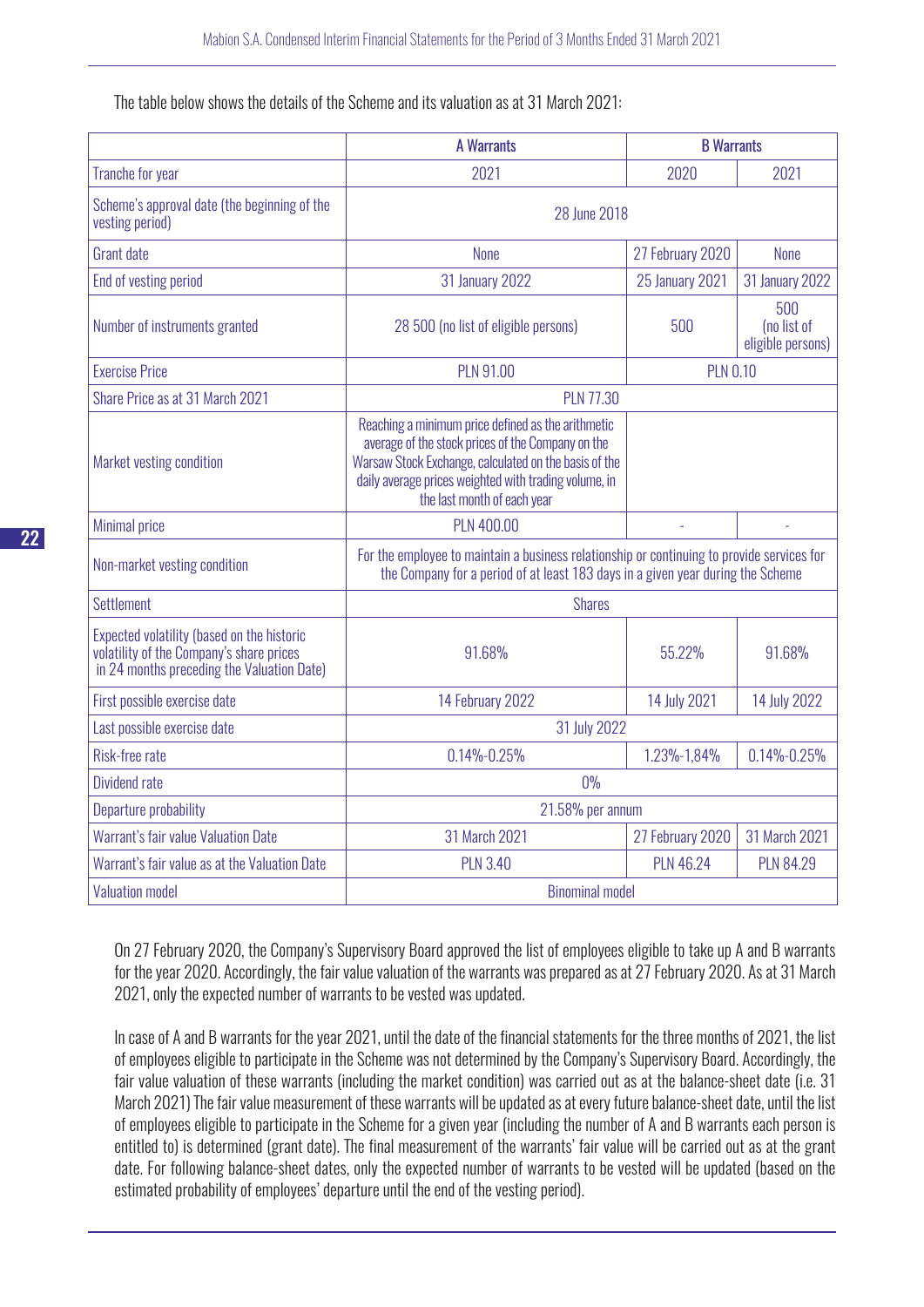The fair value of warrants has been determined based on the binominal stock option valuation model. For the valuation purposes, a share price tree was built as a representation of possible future paths the Company's share price can follow (monthly change in the share price), based on the historical volatility of the Company's share prices. The measurement was carried out using backward induction including the market condition (reaching the minimum price) and the possibility of an earlier execution of the option in line with the Rules and Regulations of the Scheme (based on the assumptions of eligible employees' expected minimum rate of return).

The total cost of the Scheme for different balance-sheet dates will be estimated based on the most current measurements of the fair value of the warrants and the probability of eligible employees' departure. The cost of the Scheme will be allocated proportionally during the vesting period for each tranche of warrants.

If the market condition for A warrants for a given year is not met, the Supervisory Board may grant these warrants in future period when the market condition for a given year is met. Due to the uncertainty concerning the future decisions made by the Supervisory Board in this matter, the estimate of the Scheme's cost as at 31 March 2021 does not include the effect of rolling the warrants for which the market condition was not met. This does not exclude the possibility of these warrants being granted in the following years, as per the Rules and Regulations of the Scheme.

| in PLN thousand                                                             | <b>31 March 2021</b><br>(not audited) | 31 December<br>2020 |
|-----------------------------------------------------------------------------|---------------------------------------|---------------------|
| Grants on property, plant and equipment                                     | 8568                                  | 8886                |
| Grants on research and development costs                                    | 26 7 24                               | 26 373              |
| Liabilities under contracts with customers, including:                      | 17626                                 | 15 597              |
| Advance payment on distribution rights to MabionCD20                        | 14 007                                | 14 007              |
| advance payment on services (development of antibody production technology) | 590                                   | 1590                |
| advance payment on technology transfer services                             | 2029                                  |                     |
| <b>Deferred income</b>                                                      | 52 918                                | 50 856              |

## 16. Deferred income

In the past, the Company financed part of its operations with grants from the European Regional Development Fund managed by the following government institutions in Poland: the Regional Development Agency of Łódź (ŁARR), the Polish Agency for Enterprise Development (PARP) and the National Centre for Research and Development (NCBiR).

These were three projects to fund R&D and/or implementation of MabionCD20, a technology to produce analogues of human hormone insulin (double cutting technology), and MabionHER2 medicine, which have been completed.

Fixed assets for which the grant was obtained were put into use in 2015 and their depreciation started at that date. The relevant part of deferred income (grants) was also recognised in the financial result, as other operating income, in parallel to the writedowns on these assets (PLN 318 thousand in the first quarter of 2021 and PLN 493 thousand in the first quarter of 2020 – see also note 10).

In the period covered by these condensed interim financial statements, the Company received a grant payment for research and development costs under the Operational Programme Smart Development 2014-2020 – MabionCD20 "fast track" sector programme (which ended on 29 December 2020) in the amount of PLN 351 thousand.

On 3 March 2021, the Company entered into a framework agreement (Framework Agreement) with Novavax, Inc. based in the United States (Novavax), pursuant to which the Company, with the participation of Novavax, will undertake activities related to the technology transfer related to the manufacturing process of the vaccine candidate antigen for COVID-19 under the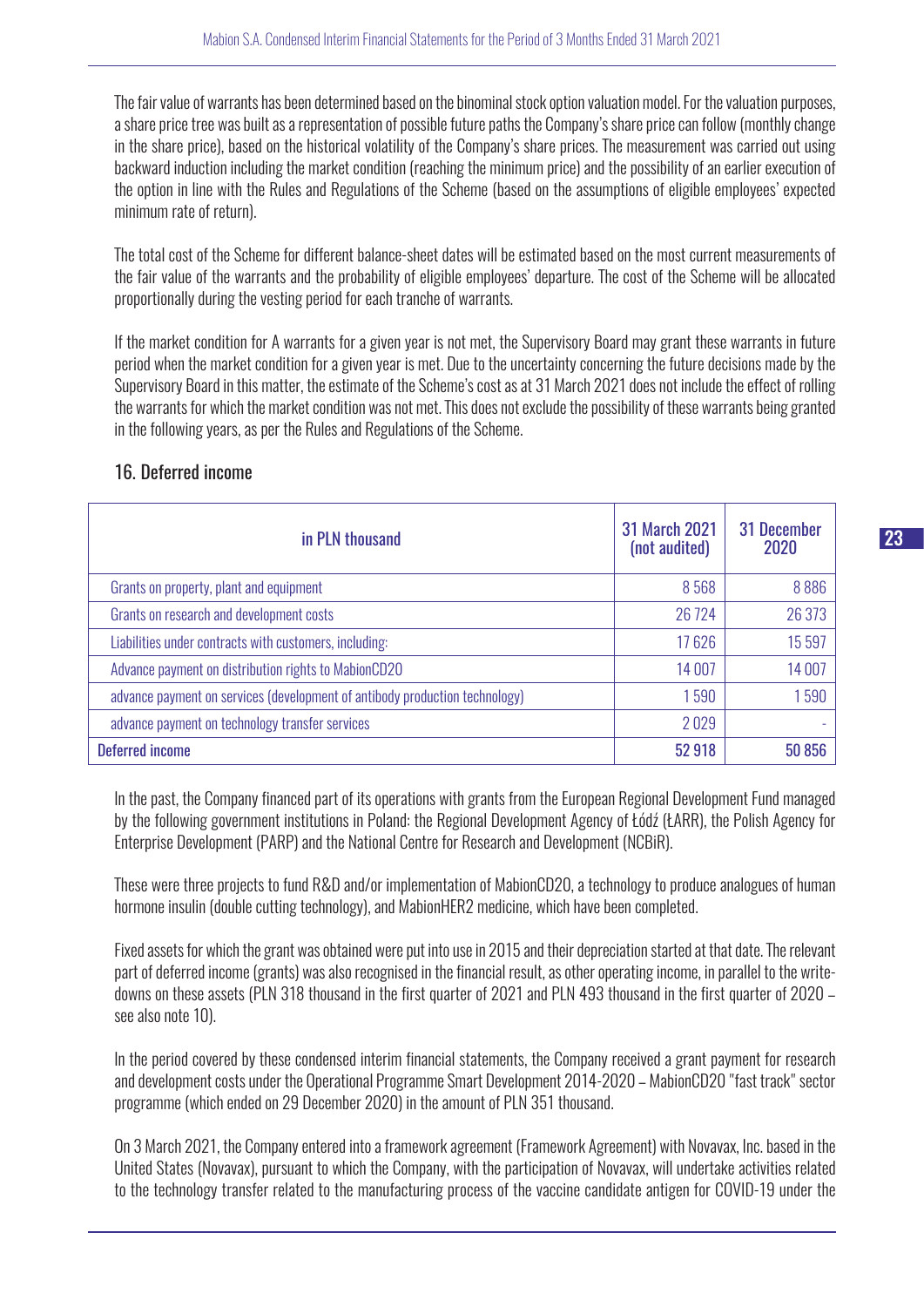working name of NVX-CoV2373 and will carry out technical testing of the process on a commercial scale at the Company's plant. The Framework Agreement is valid until 31 December 2023. With the conclusion of the Framework Agreement, the parties agreed on the scope and budget of the work commissioned to the Company to carry out the technology transfer and production of technical batches of the NVX-CoV2373 protein antigen. These are standard activities when starting cooperation in the field of contract manufacturing. The scope of contracted work under the first order includes technology transfer from Novavax to the Company. In addition, it includes: qualification of analytical methods after the transfer, including implementation of the transferred methods and documentation related to the manufacturing process into the Company's quality system, production of one technical batch and one test batch, being a confirmation of repeatability in batch production, of the product in the Company's plant.

In the reporting period, no income was recognised in respect of amounts that were included in the opening balance sheet as advance payments (deferred income).

## 17. Repayable advances on distribution rights

The table below presents a list of all advance payments received from partners with whom the Company has entered into distribution cooperation agreements:

| in PLN thousand                                 | 31 March 2021<br>(not audited) | 31 December<br>2020 |
|-------------------------------------------------|--------------------------------|---------------------|
| Mylan                                           | 44 635                         | 42 282              |
| <b>FARMAK</b>                                   | 1165                           | 1154                |
| ONKO                                            | 513                            | 507                 |
| Sothema Laboratories                            | 107                            | 106                 |
| Lyfis                                           | 28                             | 28                  |
| Total repayable advances on distribution rights | 46 448                         | 44 077              |

The changes in the value of repayable advances on distribution rights in the period of three months ended 31 March 2021 result from changes in exchange rates as all the advances were denominated in foreign currencies (EUR or USD).

In accordance with the information provided in the financial statements of the Company for the financial year ended 31 December 2020, these advance payments may be repayable and are treated by the Company as current liabilities. In the period covered by these condensed interim financial statements, there were no material changes to the terms and conditions of agreements with distribution partners.

On 29 April 2021 (an event after the balance-sheet date), the Company signed an annex (Annex) to the cooperation agreement (Agreement, Development and Commercialization Agreement), of which the Company informed in Current Report no. 31/2016 of 8 November 2016. The parties have agreed that the Company will reimburse to Mylan part of the disclosed repayable advances, in an amount lower than the advance payments received by the Company under the Agreement before the date of the Annex, constituting repayable advances for distribution rights, which is tantamount to the final settlement of all payments made so far between the Parties. Owing to the Annex, the Company has obtained the necessary flexibility in the commercialization of MabionCD20 in its key markets in Europe and in the USA. The Company informed about the above event in Current Report no. 35/2021 of 29 April 2021.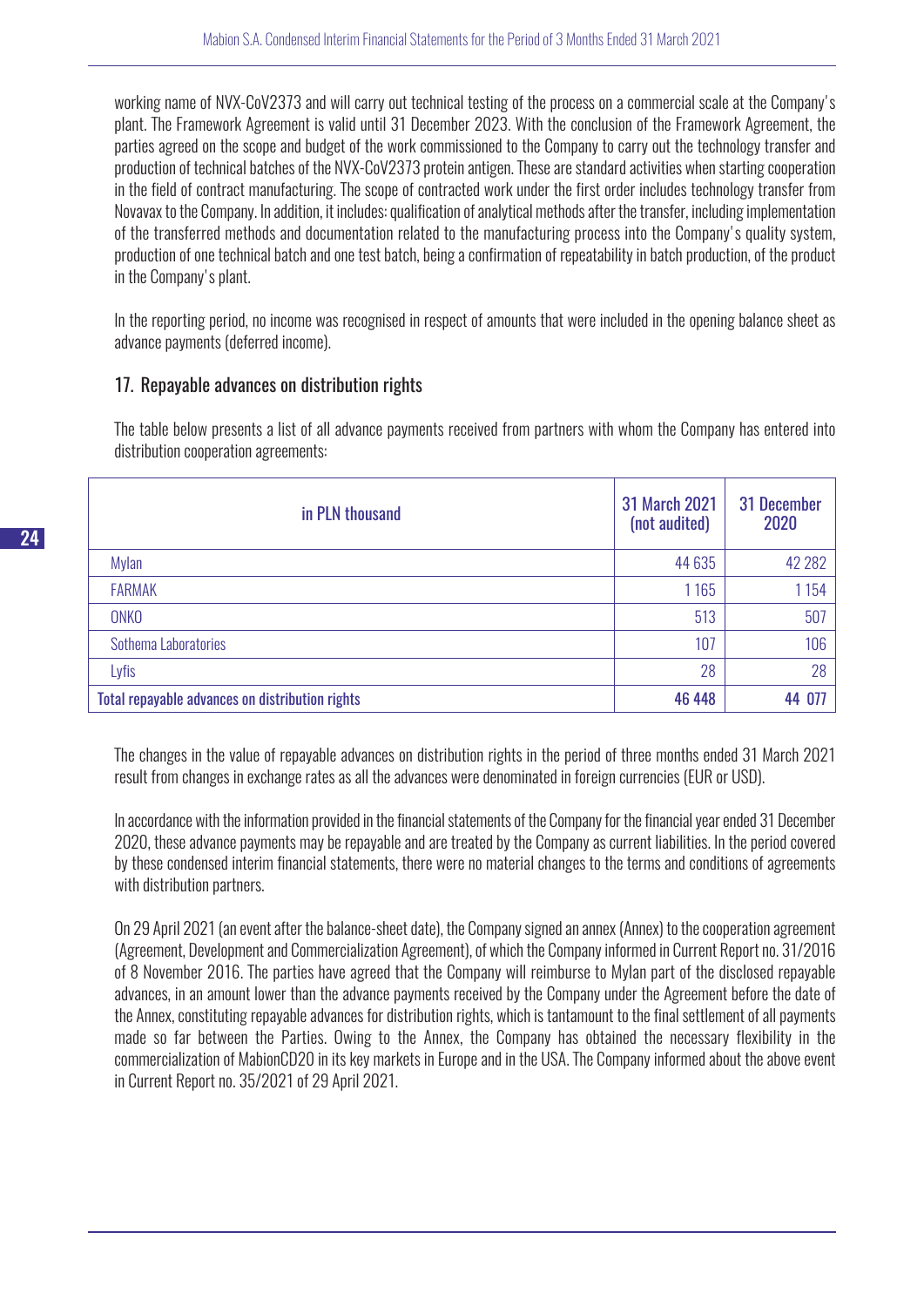## 18. Loans and borrowings

## a) Bank loans

On 24 October 2019, the Company concluded with the European Investment Bank (EIB) an unsecured loan agreement for financing the implementation of investment and research and development projects, including the development of the Company's research and development infrastructure and production capacity, for a maximum period of 5 years from the date of disbursement of individual tranches. The amount of the Loan is EUR 30 000 thousand and may be disbursed in three tranches once specific conditions are met, which include the achievement of registration and commercialisation milestones for MabionCD20. The interest rate on the Loan is fixed and may amount to 2.7% per annum at most. The drawing period of the Loan is 36 months from the date of the Financing Agreement. The Agreement contains numerous obligations of the Company towards the EIB and stipulates situations constituting a breach of the Agreement resulting, inter alia, in the possibility of its termination by the EIB. Taking into account the change in MabionCD20's regulatory strategy, the Company has taken steps to adapt the existing agreement to the Company's current strategy, including in particular agreeing on new conditions for releasing individual tranches as well as their timing.

On 29 November 2019, the Extraordinary General Meeting of the Company adopted Resolution No. 3/XI/2019 on the conditional increase of the share capital through the issue of 402,835 T series ordinary bearer shares with a nominal value of PLN 0.10 each, with a total nominal value not exceeding PLN 40,283.50. The conditional share capital increase was effected in order to grant rights to take up T series shares to the European Investment Bank in connection with signing, on 24 October 2019, a loan agreement for EUR 30 000 thousand. The right to take up T series shares may be exercised until 29 November 2029. All T series shares may be paid up only by contribution in cash. The issue price of T series shares is PLN 0.10 per share.

As at 31 March 2019, the Company has not drawn any tranche of the EIB loan and its debt on this account is PLN 0 (zero).

As at the balance-sheet date, the Company also did not issue any subscription warrants in connection with the implementation of this agreement.

## b) Borrowings from shareholders

On 15 July 2020, the Company entered into a borrowing agreement with Glatton Sp. z o.o. (Borrowing), amounting to PLN 15,000 thousand, to refinance the revolving credit facility granted to the Company in 2018 by Santander Bank Polska S.A. ("Loan" and "Bank", respectively). The Company utilised the amount of PLN 15,000 thousand under the Loan. The borrowing agreement entered into force on 16 July 2020. The borrowing constituted additional financing not included in the financing declared on 16 March 2020 by the main shareholders of the Company. Pursuant to the borrowing agreement, the Company was obliged to repay the Borrowing by 31 December 2020, with the parties allowing for the possibility of extending the aforementioned term. The interest rate on the Borrowing was agreed upon on an arm's length basis as a variable interest rate based on WIBOR 3M plus margin. The collateral for the repayment of the Borrowing consisted of: mortgage on real property located in Konstantynów Łódzki up to the amount of PLN 45,000 thousand (first rank entry in the mortgage register) with priority right over other possible mortgage creditors, and statement on submission to execution in the form of notarial deed. Subject to the mortgage referred to above, the total nominal value of the collateral in favour of the Lender was to be equal or exceed at least 150% of the Borrowing amount.

On 10 December 2020, the parties e concluded an Annex to the Agreement, pursuant to which the repayment date of the Borrowing was extended to 31 December 2021.

On 12 August 2020, the Company concluded borrowing agreements with Twiti Investments Ltd. and Glatton Sp. z o.o. up to the total amount of PLN 15,000 thousand. The conclusion of the agreements represented the implementation of the Company's shareholders' declaration of 16 March 2020 regarding the recapitalisation of Mabion S.A. The borrowings could be disbursed by the Lenders to the Borrower in 2020 in tranches, in amounts and on dates agreed by the parties in separate disbursement schedules, with the Lenders required to disburse each tranche upon written request by the Borrower. The interest rate on the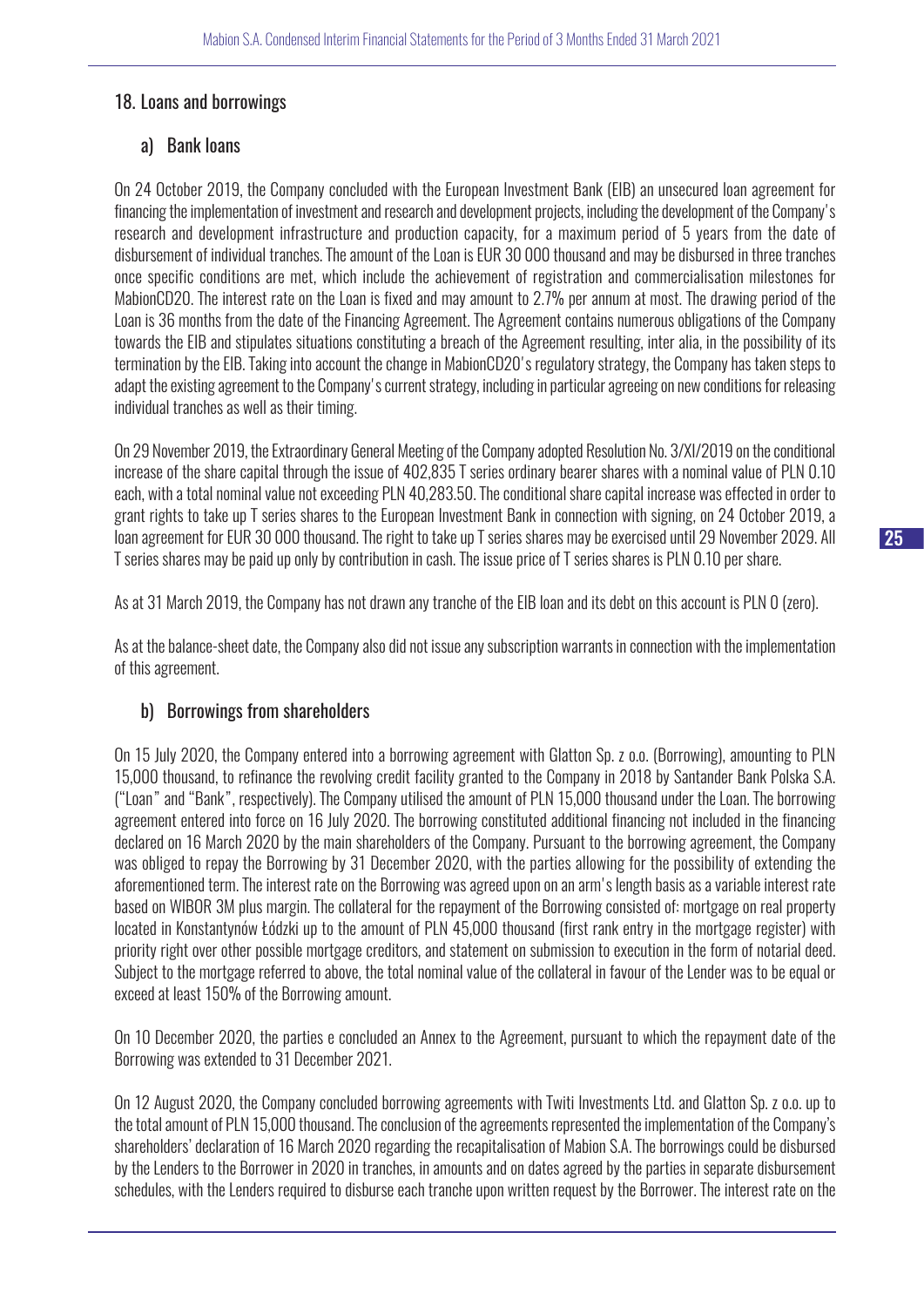borrowings, the same for each of the Agreements, was agreed on an arm's length basis as a variable interest rate based on WIBOR 3M plus a margin.

As at 31 December 2020, the Company has used the entire amount of PLN 30,000 thousand of the limit granted under the agreements on the above borrowings. As at the date of publication of the statements, after the partial conversion of the borrowings due to Twiti Investment Ltd. and Glatton Sp. z o.o. into shares as part of the ABB transaction, the Company has drawn the borrowing from Glatton Sp. z o.o. in the amount of PLN 15,000 thousand.

On 5 February 2021, the Company entered into borrowing agreement with Twiti Investments Ltd. for a total amount of up to PLN 10,000 thousand (Borrowing). The Borrowing could be disbursed in tranches, in amounts and on dates agreed by the parties in a separate disbursement schedule, with the Lender disbursing each tranche at the written request of the Borrower. The Borrowing Agreement did not specify the purpose of the funds, however, it was the Company's intention to use the funds to cover current expenses. The interest rate on the Borrowing has been agreed on an arm's length basis as a variable interest rate based on WIBOR 3M plus a margin. Under the agreement, the Borrowing could be repaid by conversion into U series ordinary bearer shares, or in cash no later than 31 December 2021 (depending on the arrangements made by the parties to the agreement).

As at 15 March 2021, the Company has utilised the entire amount of PLN 3,500 thousand as part of the limit granted under the above-mentioned borrowing agreement. As at the date of publication of the financial statements, the Company had not drawn down the borrowing after the partial conversion and repayment of the remaining amount, and the Company's debt under the borrowing is PLN 0 (zero).

The borrowings have been repaid by way of conversion into U series shares issued under the terms and conditions set out in Resolution No. 4/II/2021 of the Extraordinary General Meeting of Mabion S.A. of 23 February 2021. On 15 March 2021, borrowings in the amount of PLN 16,200 thousand were converted into capital through the subscription for U series shares:

- » The entire issue price of 90,909 U Series Shares taken up by Glatton in the amount of PLN 5,000 thousand was paid by way of offsetting the Company's claim against Glatton for payment of the issue price with Glatton's claim against the Company in the amount of PLN 5,000 thousand (principal amount) under the borrowing agreement concluded by the Company and Glatton on 12 August 2020 ("Glatton's Claim").
- » The issue price of 203,636 U Series Shares taken up by Twiti in the amount of PLN 11,200 thousand was paid by way of offsetting of the Company's claim against Twiti for payment of the issue price of 203,636 U Series Shares with the entire claim of Twiti against the Company in the total amount of PLN 10,000 thousand (principal amount) under the borrowing agreement concluded by the Company and Twiti on 12 August 2020 ("Twiti's Claim") and part, equal to PLN 1,200 thousand, of Twiti's claim from the Company in the total amount of PLN 3,500 thousand (principal amount) under the borrowing agreement up to the maximum of PLN 10,000 thousand concluded by the Company and Twiti on 5 February 2021.

The conversion of receivables is for a fixed amount (i.e. the carrying amount of the debt), but with a variable number of shares (the Company's Management Board, following the accelerated book-building process for the U Series Shares completed on 9 March 2021, has determined that the issue price is PLN 55.00 per share). Due to the fact that, under the terms of the borrowing agreement, the borrowing payable to Glatton and Twiti may be settled in cash or by issuing a variable amount of the Company's equity instruments – the above borrowings have been classified as a financial liability rather than an equity instrument.

Pursuant to the applicable regulations, the conversion report was subject to verification by an independent Auditor.

## c) Loans secured on assets

The Company is a party to five leaseback agreements to finance the purchase of laboratory equipment, which are treated as loans due to the fact that the purchases of equipment financed in this way was first fully paid for by the Company, and the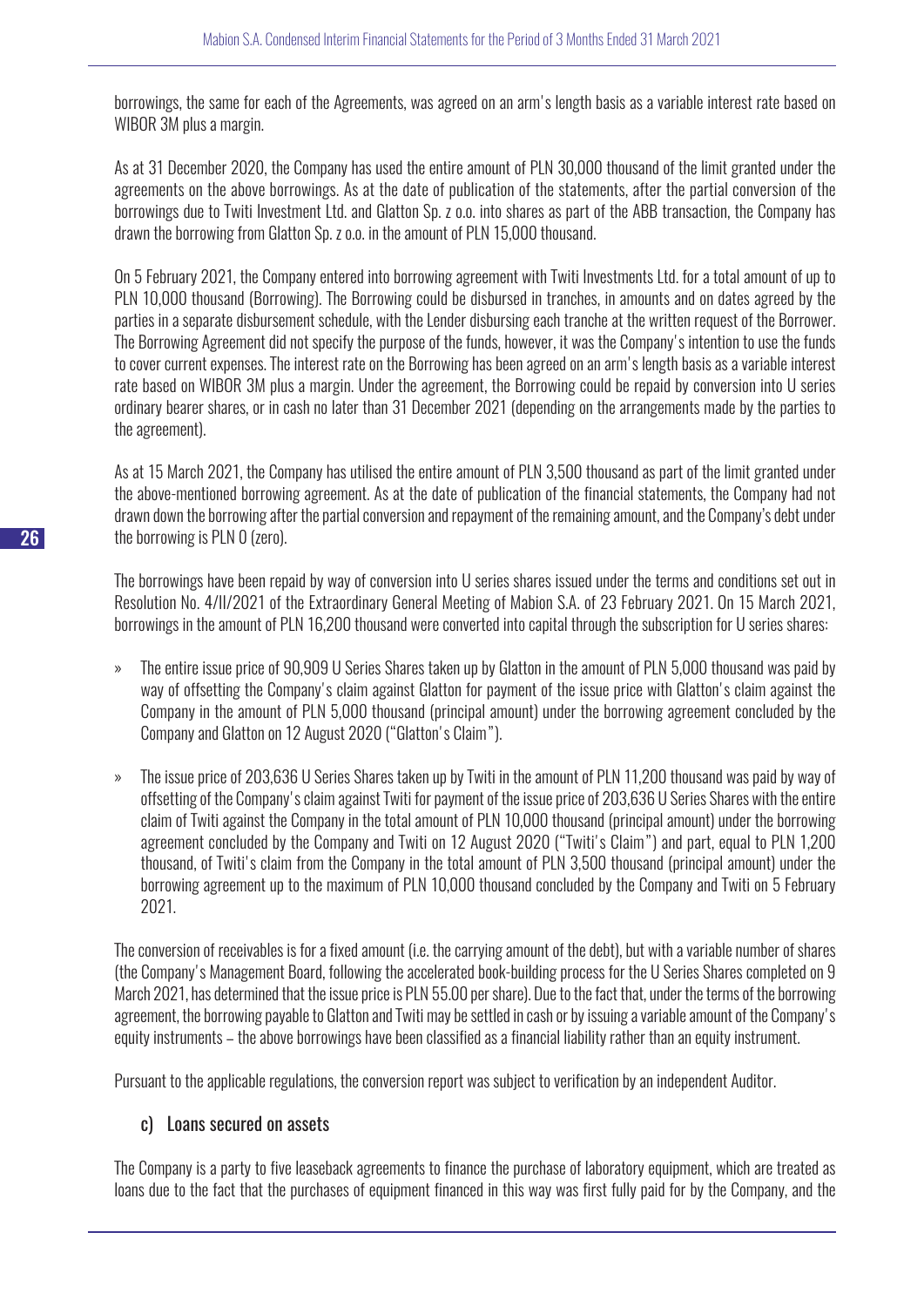lease agreements contain irrevocable offers to buy back the equipment being the subject of the agreement at the end of the lease period. These agreements have been concluded for 3 to 4 years and are secured with blank promissory notes. The lessor has the right to fill in a promissory note up to the amount equivalent to all due but unpaid receivables to which the lessor is entitled under a given lease agreement, in particular receivables from lease payments, damages, contractual penalties or reimbursement of costs, including due interest, in case the Company fails to pay any of these receivables on the due date.

In the current reporting period, the Company did not enter into any new asset-backed borrowing arrangements.

As at 31 March 2021, the total value of outstanding loans secured on assets was PLN 791 thousand.

## 19. Lease

The Company is a user of cars and laboratory equipment under lease agreements.

On 17 December 2019, the Company entered into a lease agreement for office space in Łódź for the years 2020–2023 and recognised lease as at 31 December 2019.

The lease agreements concluded by the Company provide for a 3 to 5-year lease period. They are secured by blank promissory notes. The lessor has the right to fill in a promissory note up to the amount equivalent to all due but unpaid receivables to which the lessor is entitled under a given leasing agreement, in particular receivables under lease payments, compensations, contractual penalties or reimbursement of costs, including due interest, in the event that the Company fails to pay any of these receivables on the due date.

Changes in the interest rate as part of the calculation of the lease instalment amount are the reason for changes in the amount of lease instalments. All lease agreements, except for office space lease, include an option to purchase the leased item after the end of the lease period.

Due to the persisting COVID-19 pandemic, one item of property, plant and equipment was not accepted for use in the fourth quarter of 2020 due to inability to qualify it. In the first quarter of 2021, following qualification, the Company recognised a new item of property, plant and equipment of PLN 325 thousand. The lease obligation incurred for its purchase amounted to PLN 325 thousand.

Depreciation of leased fixed assets in the reporting period amounted to PLN 652 thousand, and lease interest amounted to PLN 70 thousand.

The total gross carrying amount of leased items as at 31 March 2021 totals PLN 15,053 thousand.

The table below presents information on the amount of future minimum lease payments and the current value of minimum lease payments as at 31 March 2021 and 31 December 2020.

| in PLN thousand   | <b>Future minimum</b><br>lease payments as<br>at 31 March 2021<br>(not audited) | <b>Current value of</b><br>minimum lease<br>payments as at 31<br><b>March 2021</b><br>(not audited) | <b>Future minimum</b><br>lease payments<br>as at 31 December<br>2020 | <b>Current value</b><br>of minimum lease<br>payments<br>as at 31 December<br>2020 |
|-------------------|---------------------------------------------------------------------------------|-----------------------------------------------------------------------------------------------------|----------------------------------------------------------------------|-----------------------------------------------------------------------------------|
| Up to 1 year      | 2 3 0 9                                                                         | 1958                                                                                                | 2421                                                                 | 2 3 5 8                                                                           |
| From 1 to 5 years | 2 7 2 1                                                                         | 2780                                                                                                | 3 1 9 8                                                              | 2943                                                                              |
| <b>Total</b>      | 5030                                                                            | 4 6 3 5                                                                                             | 5619                                                                 | 5 3 0 1                                                                           |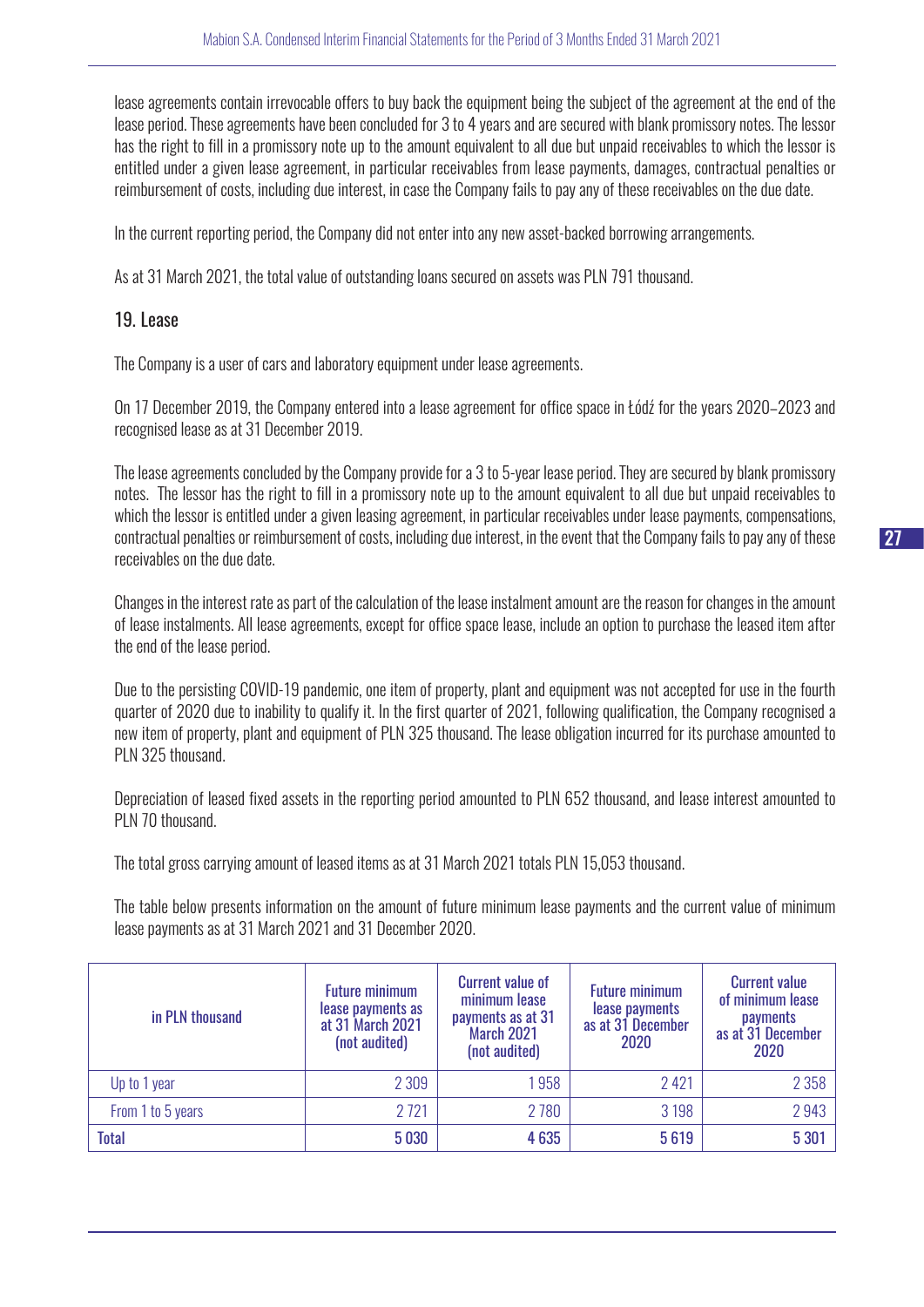## 20. Trade and other liabilities

| in PLN thousand                          | <b>March 2021</b><br>(not audited) | 31 December<br>2020 |
|------------------------------------------|------------------------------------|---------------------|
| <b>Trade liabilities</b>                 | 27096                              | 18 124              |
| Social insurance and income tax on wages | 3045                               | 1598                |
| Provision for unused leave               | 830                                | 541                 |
| Liabilities under remunerations          | 3 2 6 4                            | 3 1 6 8             |
| Other liabilities                        | 16846                              | 557                 |
| <b>Company Social Benefits Fund</b>      | 100                                | 107                 |
| <b>Total trade and other liabilities</b> | 51 181                             | 24 095              |

The Management Board of Mabion S.A., by Resolution No. 11/I/2021 of 28 January 2021, decided that in 2021, the Company shall not establish a Company Social Benefits Fund and shall not pay leave allowance.

## 21. Effective income tax rate

In the current reporting period, the Company did not generate profits that would give rise to income tax payments and did not meet the criteria for recognition of deferred tax assets. Therefore, the effective income tax rate was 0 (zero).

In the period of 3 months ended 31 March 2021, the Company incurred a tax loss of PLN 3,386 thousand. The Company has not recognised a deferred tax asset on this loss due to the conditions of IAS 12 not being met as to the probability of taxable income allowing the loss to be utilised before the expiry of the period for its utilisation. The amount of tax losses carried forward is presented in the financial statements for the financial year ended 31 December 2020.

## 22. Financial risk management

As regards the type of financial risks to which the Company is exposed, the amount of exposure and the management of these risks, there have been no significant changes since the last annual financial statements published on 30 April 2021.

## 23. Fair value of financial instruments presented at amortised cost

The Company does not have any financial instruments measured at fair value. For the purpose of the disclosure of the fair values in relation to the financial instruments measured at amortized cost, the Company has used the method based on the discounted cash flow.

The main items of financial instruments measured at amortized cost are: short-term bank borrowings, refundable prepayments for distribution rights, shareholders' borrowings and borrowings secured on assets.

The Company's management assessed that the fair value of these items approximates or equals their carrying values.

## 24. Related party transactions

There is no direct or ultimate controlling party in the Company.

In the period covered by these condensed interim financial statements, the Company has neither recorded sales to nor purchases from the related parties on conditions materially different from arm's length terms.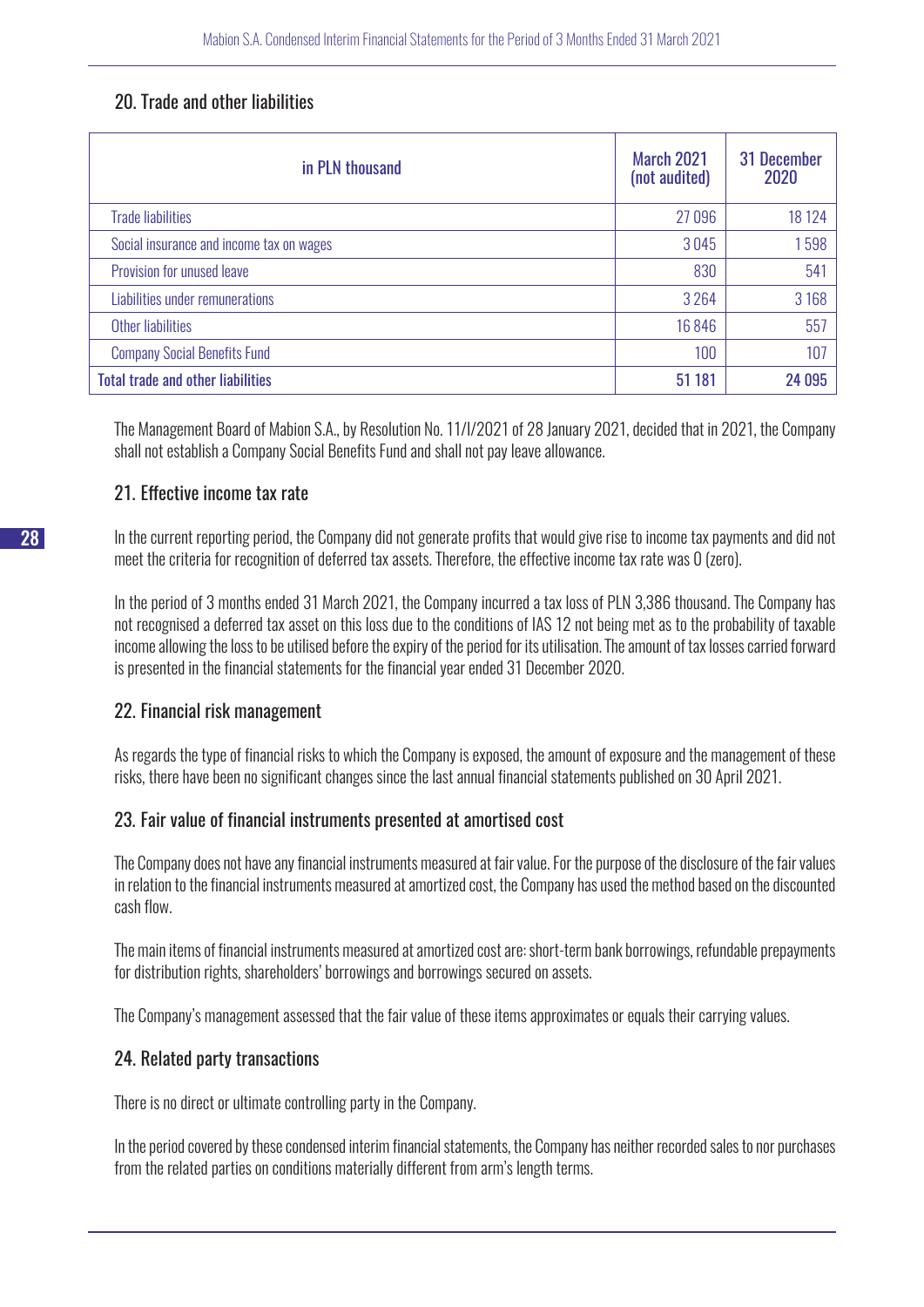Services contracted previously with Celon Pharma S.A. related to the development of a drug production process or drug prototypes for use by Celon Pharma S.A. has been deferred by mutual consent into future periods due to extraordinary workload relating to completion of research and development of MabionCD20. The amounts of the advance payments received from Celon Pharma S.A. for the performance of the service are disclosed in Note 16. In Q1 2021, no revenue was recognised for the provision of services to Celon Pharma S.A.

#### Key management remuneration (including share-based payment and remuneration)

The remuneration of members of the key management staff of the Company and its Supervisory Board is presented below:

In the item 'Remuneration of Management Board members', the Company presents both remuneration under employment contracts and appointment.

| in PLN thousand                                  | 1 January 2021<br>$-31$ March<br>2021<br>(not audited) | <b>1 January 2020</b><br>$-31$ March<br>2020<br>(not audited) |
|--------------------------------------------------|--------------------------------------------------------|---------------------------------------------------------------|
| <b>Remuneration of Supervisory Board members</b> | 107                                                    | 124                                                           |
| <b>Remuneration of Management Board members</b>  | 528                                                    | 264                                                           |
| Share-based payments                             | 31                                                     | (16)                                                          |
| Provisions for awards                            | 13                                                     |                                                               |
| <b>Total short-term compensation</b>             | 679                                                    | 372                                                           |

On 25 January 2021, the Supervisory Board of the Company adopted a resolution to delegate a Member of the Supervisory Board, Mr. Adam Pietruszkiewicz, to act as Member of the Management Board of the Company. The period of delegation specified in the resolution of the Supervisory Board was to last from 25 January 2021 to 25 April 2021.

On 9 February 2021, Mr. Tadeusz Pietrucha tendered his resignation as Member of the Supervisory Board of the Company effective as of 23 February 2021. Mr. Tadeusz Pietrucha did not indicate the reasons for his resignation.

On 23 February 2021, the Extraordinary General Meeting of the Company adopted a resolution on dismissal of Mr. Jacek Nowak from the composition of the Supervisory Board of the Company. Furthermore, on the same day, the Extraordinary General Meeting of the Company adopted resolutions on appointment of Mr. Wojciech Wośko and Mr. Sławomir Kościak to the Supervisory Board of the Company for the second joint term of office.

On 3 March 2021. Mr Adam Pietruszkiewicz resigned from his membership of the Company's Supervisory Board. Simultaneously, the Supervisory Board of Mabion S.A. on the same day adopted a resolution to appoint Mr Adam Pietruszkiewicz as a Member of the Management Board of the Company as of 3 March 2021.

#### 25. Contingent liabilities and contractual obligations

#### a) Contractual obligations

As at 31 March 2021, there is a contractual obligation of the Company regarding the acquisition of property, plant and equipment, towards IMA S.p.A. with its registered office in Italy (IMA) arising from the performance of certain conditions provided for in the agreement, pursuant to which IMA undertakes to manufacture for the Company a packaging line - a device intended for the purposes of the "Expansion of the Research and Development Centre of Mabion S.A. - research on a new generation of medicines" (CBR) under Measure 2.1 Support for investment in R&D infrastructure of enterprises of the Operational Programme Intelligent Development 2014–2020 co-financed by the European Regional Development Fund. The value of the liability as at the balance-sheet date amounts to EUR 1,373 thousand.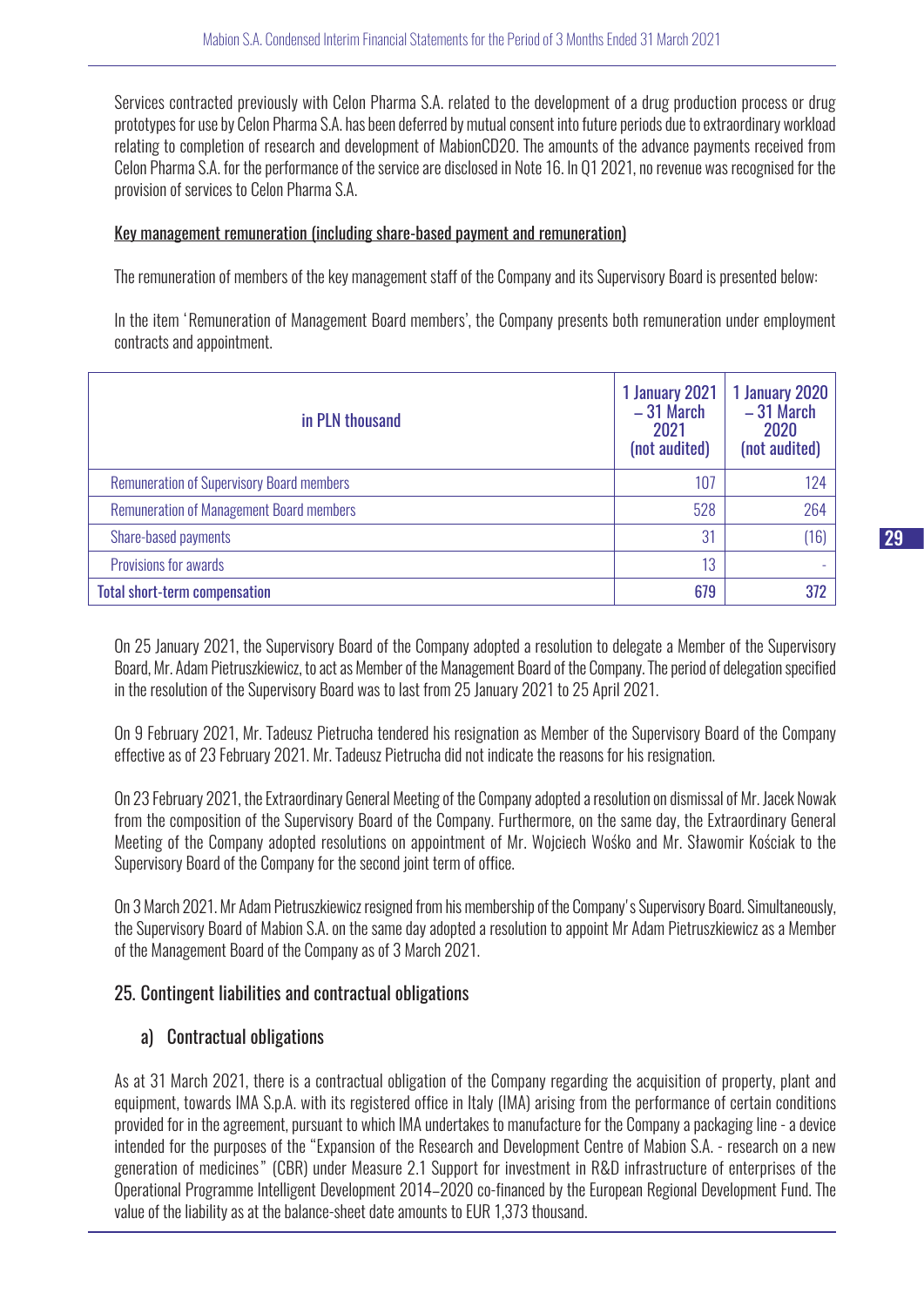As at 31 March 2021, the Company has a contractual obligation, relating to the acquisition of development work, towards Parexel International (IRL) Limited based in Ireland (Parexel) arising from the fulfilment of certain conditions provided for in the agreement under which Parexel undertakes to conduct a three-arm, double-blind, randomised clinical trial of MabionCD20 - details of the agreement in force with Parexel can be found in the Company's financial statements for 2020. The estimated value of the obligation at the balance-sheet date is EUR 4,857 thousand.

## b) Contingent liabilities

As at 31 March 2021, the Company does not have any contingent liabilities which would be expected by the management to have a material adverse effect on the Company's financial position or operations and/or cash flow.

## 26. Court litigation settlements

The Company was not a party to any litigation, regulatory actions or arbitration which is expected by management to have a material adverse effect on the Company's financial position or operations and/or cash flow.

## 27. Events after the balance sheet date

On 2 April 2021, the District Court for Łódź-Śródmieście in Łódź, 20th Commercial Division of the National Court Register (Court) registered an amendment to the Company's Articles of Association regarding the increase in the Company's share capital as a result of the issue of 2,430,554 U series ordinary bearer shares carried out pursuant to resolution No. 4/II/2021 of the Extraordinary General Meeting of the Company of 23 February 2021. Following the registration, the Company's share capital amounts to PLN 1,616,132.60 and is divided into 16,161,326 shares with a par value of PLN 0.10 each. At the same time, pursuant to Resolution No. 5/II/2021 of the Extraordinary General Meeting of the Company of 23 February 2021, the Court also registered on the same day the change in the Company's Articles of Association concerning the object of the Company's activities in accordance with the Polish Classification of Activities (PKD 2007).

On 14 April 2021, Krajowy Depozyt Papierów Wartościowych S.A. (National Depository for Securities, "NDS") issued a statement on conditional registration of 2,430,554 U series ordinary bearer shares of the Company in the depository of securities with ISIN code PLMBION00016. The registration of the U series shares was conditional upon their introduction to trading on the regulated market. On 14 April 2021, the Board of the Warsaw Stock Exchange ("WSE") adopted a resolution on the admission and introduction of the U series shares of the Company to trading on the WSE Main Market. According to the resolution, 2,430,554 U series ordinary bearer shares of the Company are admitted to trading on the main market and the Board decided to introduce the aforementioned U series shares of the Company to trading on the main market on 19 April 2021, provided that the NDS registers these shares on 19 April 2021. On 15 April 2021, the NDS published a notice on the registration of 2,430,554 U series ordinary bearer shares of the Company in the depository for securities as of 19 April 2021, and therefore the condition for the introduction of the shares on 19 April 2021 to trading on the WSE main market was met.

On 29 April 2021, the Company signed an annex (Annex) to the cooperation agreement (Agreement, Development and Commercialization Agreement) with Mylan, of which the Company informed in Current Report no. 31/2016 of 8 November 2016.

Under the Annex, the parties decided that Mylan will remain Company's non-exclusive distribution partner for MabionCD20 in selected countries in regions such as, in particular, Australia, New Zealand, Mexico, Central America, southern Africa, southeastern Asia. At the same time, it was decided that Mylan's exclusive right to sell MabionCD20 in the European Union and the Balkan countries, as well as Mylan's priority right to enter into a commercialization agreement for MabionCD20 in the United States (USA), shall expire.

The change in the scope of cooperation with Mylan will enable the Company to acquire a new partner or partners interested in commercializing MabionCD20 on the European and American markets and to establish cooperation taking into account the potential of MabionCD20 and the current market conditions. Importantly, the Annex in force does not affect the activities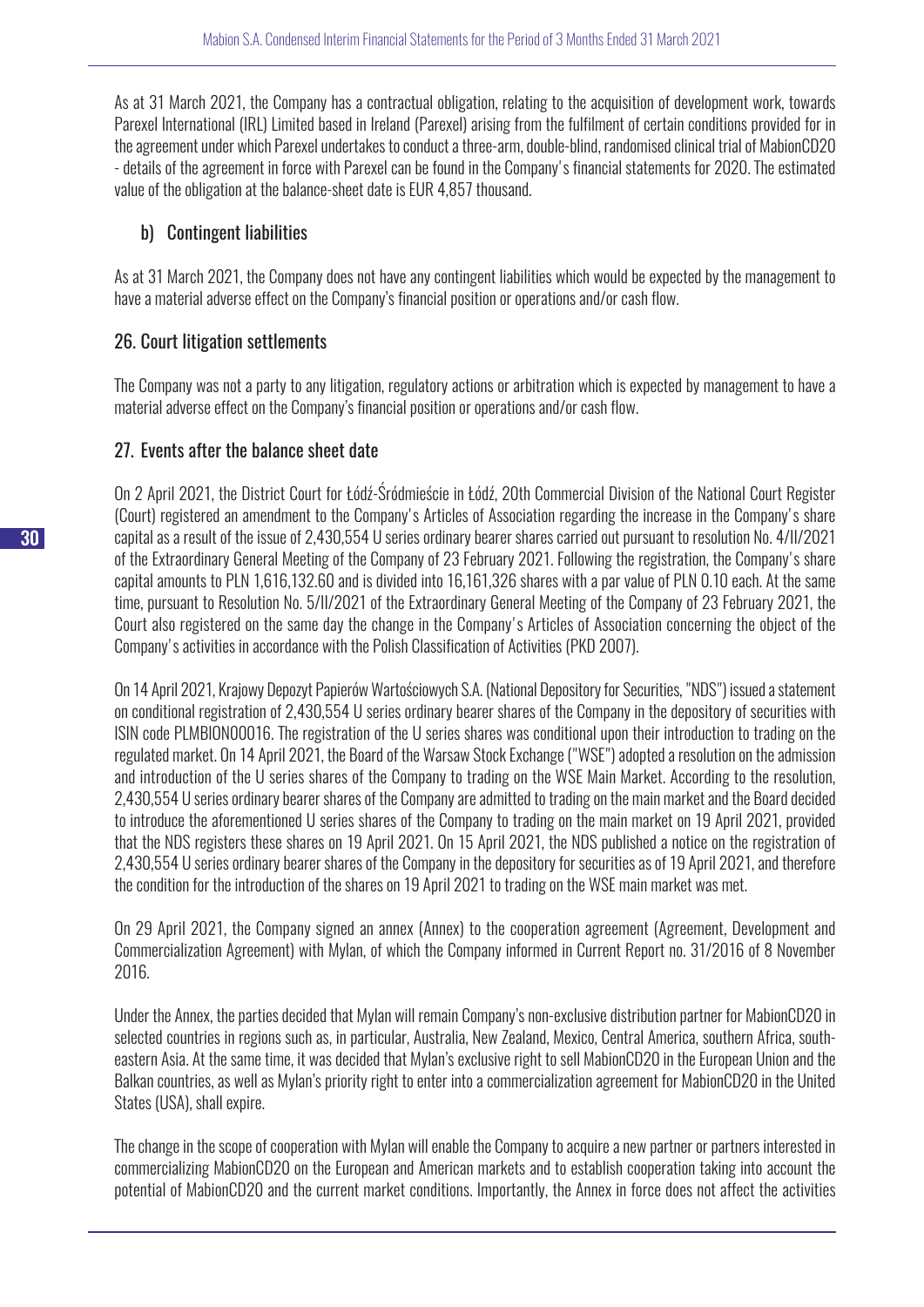currently carried out by the Company in order to obtain the marketing authorisation for MabionCD20 from the European Medicines Agency, or their schedule.

At the same time, the parties have agreed that the Company will reimburse to Mylan part of the advances, in an amount lower than the advance payments received by the Company under the Agreement before the date of the Annex, constituting repayable advances for distribution rights, which is tantamount to the final settlement of all payments made so far between the Parties. Owing to the Annex, the Company has obtained the necessary flexibility in the commercialization of MabionCD20 in its key markets in Europe and in the USA.

On 13 May 2021, Mr. Krzysztof Kaczmarczyk tendered his resignation from the position of Chairman and Member of the Supervisory Board of the Company. At the same time, on 13 May 2021 the Supervisory Board of the Company adopted a resolution to appoint Mr Krzysztof Kaczmarczyk as President of the Management Board of the first joint term of office of the Company as of 14 May 2021.

The resolution followed the dismissal of Mr Dirk Kreder from the position of President of the Company's Management Board by the Company's Supervisory Board on 13 May 2021. The resolution on the dismissal entered into force upon its adoption.

Concurrently, on 13 May 2021 the Supervisory Board of the Company adopted a resolution to elect a Member of the Supervisory Board – Mr Robert Koński as Chairman of the Supervisory Board of the Company.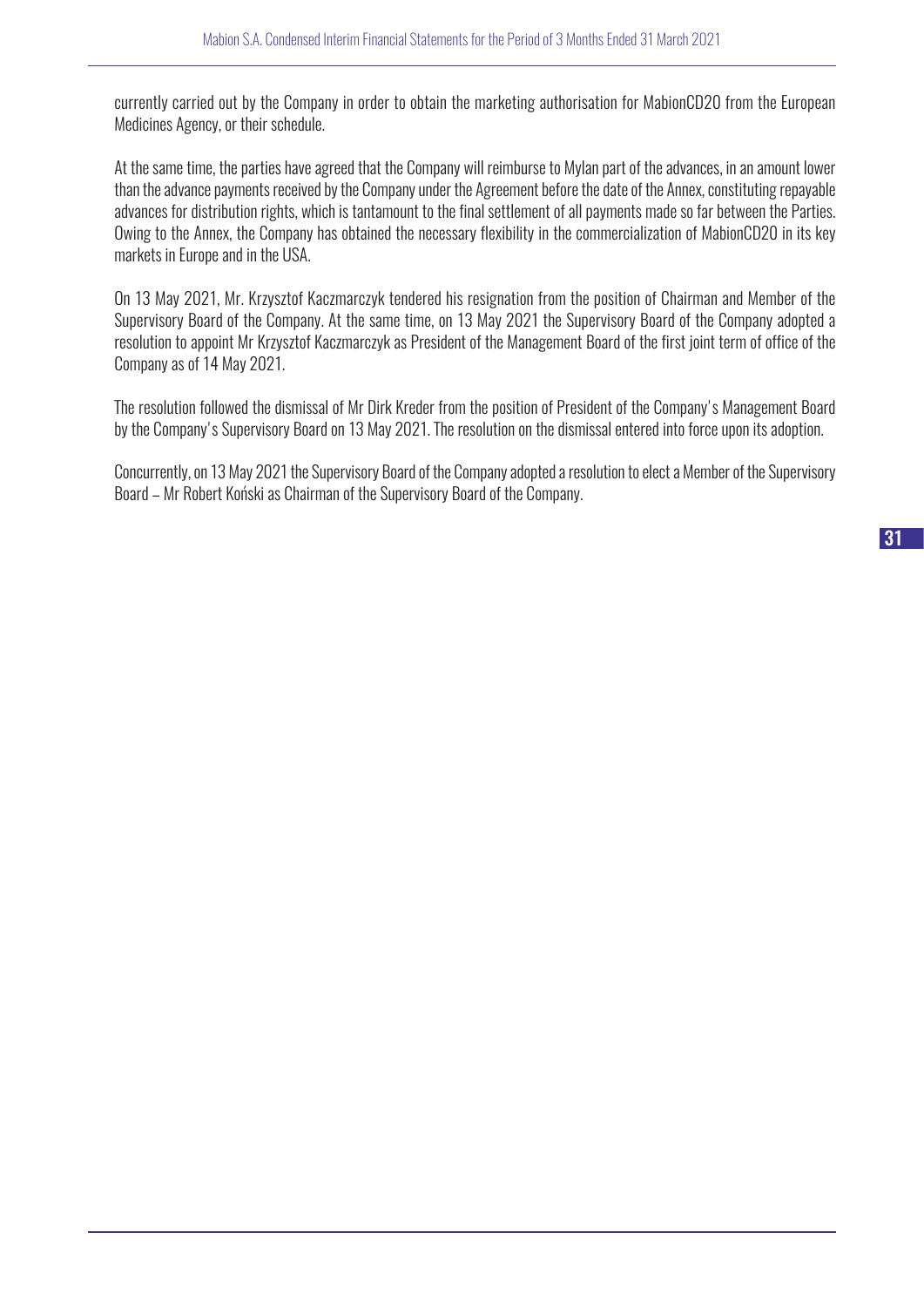## The Management Board

Krzysztof Kaczmarczyk President of the Management Board

Member of the Management Board Member of the Management Board Member of the Management Board

Sławomir Jaros **Grzegorz Grabowicz Grammatical Adam Pietruszkiewicz** 

Katarzyna Kutera-Wasiak Chief Accountant

Konstantynów Łódzki, 20 May 2021